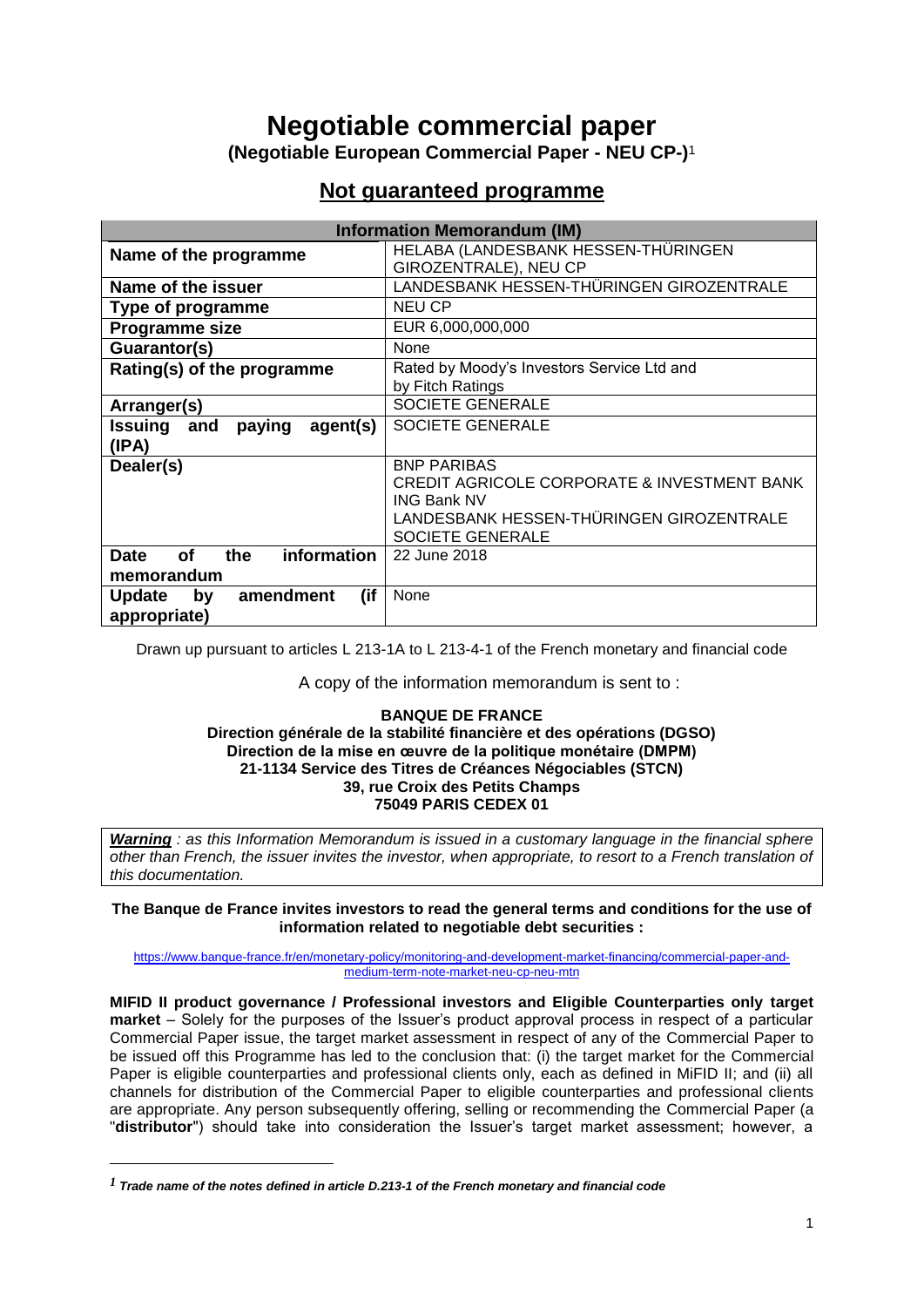distributor subject to MiFID II is responsible for undertaking its own target market assessment in respect of the Commercial Paper (by either adopting or refining the Issuer's target market assessment) and determining appropriate distribution channels.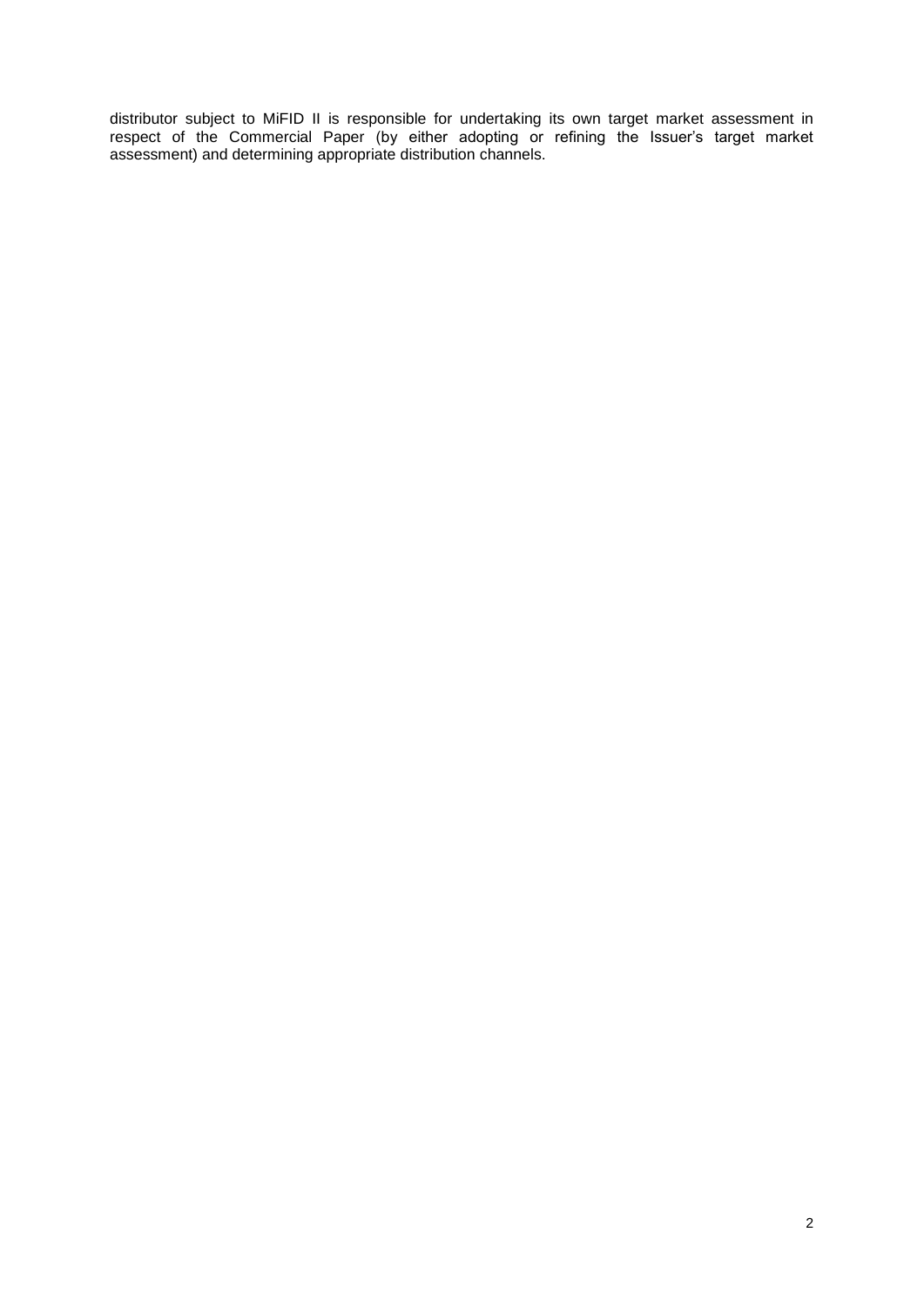| 1. DESCRIPTION OF THE ISSUANCE PROGRAMME |                                                                                                   |                                                                                                                                                                                                                                                                                                                                                                            |  |
|------------------------------------------|---------------------------------------------------------------------------------------------------|----------------------------------------------------------------------------------------------------------------------------------------------------------------------------------------------------------------------------------------------------------------------------------------------------------------------------------------------------------------------------|--|
|                                          | Articles D. 213-9, 1° and D 213-11 of the French monetary and financial code and Article 6 of the |                                                                                                                                                                                                                                                                                                                                                                            |  |
| 1.1                                      | <b>Name</b><br><b>of</b><br>the                                                                   | Order of 30 May 2016 and subsequent amendments<br>HELABA (LANDESBANK HESSEN-THÜRINGEN GIROZENTRALE),                                                                                                                                                                                                                                                                       |  |
|                                          | programme                                                                                         | <b>NEU CP</b>                                                                                                                                                                                                                                                                                                                                                              |  |
| $1.2$                                    | <b>of</b><br><b>Type</b><br>programme                                                             | <b>NEU CP</b>                                                                                                                                                                                                                                                                                                                                                              |  |
| 1.3                                      | Name of the<br><b>issuer</b>                                                                      | HELABA (LANDESBANK HESSEN-THÜRINGEN GIROZENTRALE)                                                                                                                                                                                                                                                                                                                          |  |
| 1.4                                      | <b>Type of issuer</b>                                                                             | Monetary financial institution                                                                                                                                                                                                                                                                                                                                             |  |
| 1.5                                      | Purpose of the<br>programme                                                                       | In order to meet the general funding needs of HELABA (LANDESBANK<br>HESSEN-THÜRINGEN GIROZENTRALE) (the "Issuer" or the "Bank")<br>and its subsidiaries, the Issuer will issue from time to time NEU CP, in<br>accordance with Articles L. 213-1 A to L. 213-4-1 and D. 213-1 to<br>D. 213-14 of the French monetary and financial code and all applicable<br>regulations. |  |
| 1.6                                      | Programme size<br>(maximum<br>outstanding<br>amount) in Euro                                      | The maximum outstanding amount of NEU CP issued under the<br>Programme shall be Euro 6,000,000,000 or its equivalent value in any<br>other authorized currencies by applicable laws and regulations in force in<br>France at the time of the issue.                                                                                                                        |  |
| 1.7                                      | <b>Form</b><br><b>of</b><br>the<br>notes                                                          | Notes of the Programme are issued in bearer form and recorded in the<br>books of authorized intermediaries (book entry system) in accordance<br>with French laws and regulations"                                                                                                                                                                                          |  |
| 1.8                                      | <b>Yield basis</b>                                                                                | Remuneration is unrestricted.                                                                                                                                                                                                                                                                                                                                              |  |
|                                          |                                                                                                   | However, if the Issuer issues NEU CP with remuneration linked to an<br>index or an index clause, the Issuer shall only issue NEU CP with<br>remuneration linked to usual money market indexes, such as but not<br>restricted to: EURIBOR, LIBOR or EONIA.                                                                                                                  |  |
|                                          |                                                                                                   | Such remuneration formulas shall not result in a below par capital<br>redemption.                                                                                                                                                                                                                                                                                          |  |
|                                          |                                                                                                   | The Issuer may not issue NEU CP with potentially variable principal<br>payments.                                                                                                                                                                                                                                                                                           |  |
|                                          |                                                                                                   | In the case of an issue of NEU CP embedding an option of extension or<br>repurchase, as mentioned in paragraph 1.10 below, the conditions of<br>remuneration of such NEU CP will be set at when the said NEU CP will<br>be initially issued and shall not be further modified, including when such<br>an embedded option of extension or repurchase will be exercised.     |  |
| 1.9                                      | <b>Currencies</b><br>of l<br>issue                                                                | Euro or any other currency authorized by applicable laws and<br>regulations in force in France at the time of the issue                                                                                                                                                                                                                                                    |  |
| 1.10                                     | <b>Maturity</b>                                                                                   | The term (maturity date) of the NEU CP shall be determined in<br>accordance with laws and regulations applicable in France, which imply<br>that, at the date hereof, such term shall not be longer than one year<br>(365 days or 366 days in a leap year), from the issue date.                                                                                            |  |
|                                          |                                                                                                   | The NEU CP may be repaid before maturity in accordance with the laws<br>and regulations applicable in France. The early repayment option, if<br>any, shall be explicitly specified in the confirmation form of any relevant<br>issuance of NEU CP.                                                                                                                         |  |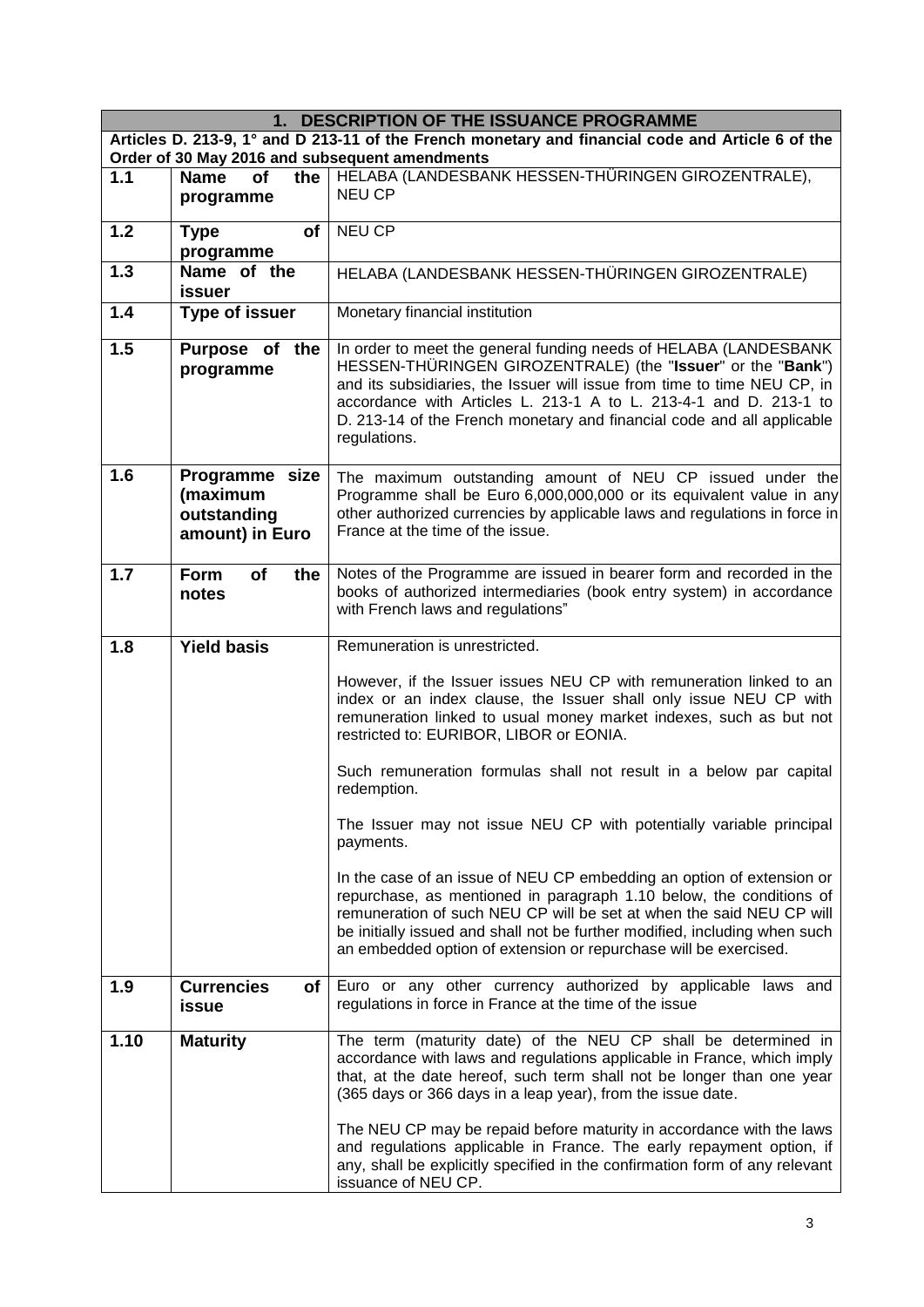|      |                                                        | The Issuer reserves the right to repurchase the NEU CP subject to, and<br>in compliance with, applicable French laws and regulations.                                                                                                                                  |
|------|--------------------------------------------------------|------------------------------------------------------------------------------------------------------------------------------------------------------------------------------------------------------------------------------------------------------------------------|
|      |                                                        | The NEU CP issued under the Programme may carry one or more<br>embedded option(s) of extension of the term (hold by either the Issuer<br>or the holder, or linked to one or several events not related to either the<br>Issuer or the holder).                         |
|      |                                                        | The NEU CP issued under the Programme may also carry one or more<br>embedded option(s) of repurchase before the term (hold by either the<br>Issuer or the holder, or linked to one or several events not related to<br>either the Issuer or the holder).               |
|      |                                                        | An option of extension or repurchase of NEU CP, if any, shall be<br>explicitly specified in the confirmation form of any related issuance of<br>NEU CP.                                                                                                                |
|      |                                                        | In any case, the overall maturity of any NEU CP embedded with one or<br>several of such clauses, shall always - all options of extension or<br>repurchase included - conform to laws and regulations in force in<br>France at the time of the issue.                   |
| 1.11 | <b>Minimum</b><br>issuance amount                      | 200 000 euros (or equivalent amount in the relevant foreign currency)                                                                                                                                                                                                  |
| 1.12 | <b>Minimum</b><br>denomination of<br>the notes         | By virtue of regulation (Article D 213-11 of the French monetary and<br>financial code), the legal minimum face value of the NEU CP within the<br>framework of this Programme is 200 000 euros or the equivalent in the<br>currencies selected at the time of issuance |
| 1.13 | <b>Status</b><br>of<br>the<br>notes                    | The NEU CP shall constitute direct, unsecured and unsubordinated<br>obligations of the Issuer, ranking at least pari passu with all other<br>current and future direct, unsecured, unguaranteed and unsubordinated<br>indebtedness of the Issuer.                      |
| 1.14 | Governing<br>law                                       | Any NEU CP under the Programme will be governed by French law.                                                                                                                                                                                                         |
|      | that applies to<br>the programme                       | All potential disputes related to the issuance of the NEU CP shall be<br>governed and construed according to French Law.                                                                                                                                               |
| 1.15 | of<br>Listing<br>the                                   | All, or part only, of the NEU CP issued under this Programme may be                                                                                                                                                                                                    |
|      | notes/Admission<br>to trading on a<br>regulated market | admitted to trading on Euronext Paris.<br>Whether an issue of NEU CP is admitted to trading on Euronext Paris, it<br>can be verified on the website of Euronext Paris at the following                                                                                 |
|      |                                                        | address:<br>https://euronext.com/bondmatch/issuers.                                                                                                                                                                                                                    |
| 1.16 | <b>Settlement</b>                                      | The NEU CP will be issued through Euroclear France.                                                                                                                                                                                                                    |
|      | system                                                 |                                                                                                                                                                                                                                                                        |
| 1.17 | Rating(s) of the<br>programme                          | Rated by Moody's Investors Service Ltd and Fitch Ratings.                                                                                                                                                                                                              |
|      |                                                        | The investors can see the relevant rating of the Programme on the<br>website of the rating agencies at the following links:                                                                                                                                            |
|      |                                                        | Moody's Investors Service Ltd                                                                                                                                                                                                                                          |
|      |                                                        | https://www.moodys.com/credit-ratings/Landesbank-Hessen-                                                                                                                                                                                                               |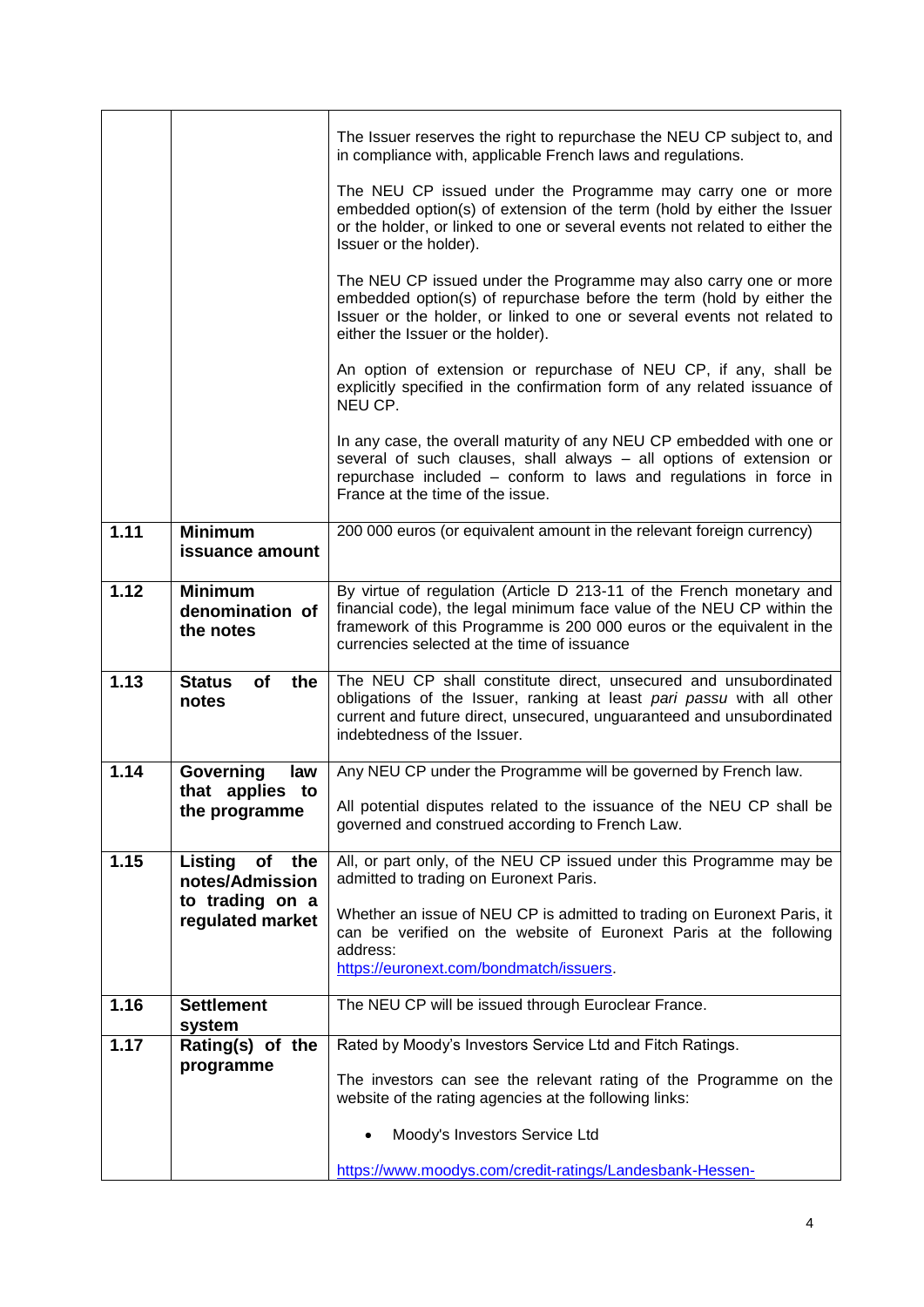|      |                                          | Thueringen-GZ-credit-rating-370500                                                                                                                                                                                                                                                                                                                                                                                                                                                                                                                                                                                                                                                                                                                |
|------|------------------------------------------|---------------------------------------------------------------------------------------------------------------------------------------------------------------------------------------------------------------------------------------------------------------------------------------------------------------------------------------------------------------------------------------------------------------------------------------------------------------------------------------------------------------------------------------------------------------------------------------------------------------------------------------------------------------------------------------------------------------------------------------------------|
|      |                                          | <b>Fitch Ratings</b>                                                                                                                                                                                                                                                                                                                                                                                                                                                                                                                                                                                                                                                                                                                              |
|      |                                          | https://www.fitchratings.com/gws/en/esp/issr/81203656/issue/87019763/                                                                                                                                                                                                                                                                                                                                                                                                                                                                                                                                                                                                                                                                             |
|      |                                          | Ratings can be reviewed at any time by the rating agencies. Investors<br>are invited to refer to the websites of the agencies concerned for the<br>current rating.                                                                                                                                                                                                                                                                                                                                                                                                                                                                                                                                                                                |
| 1.18 | <b>Guarantor</b>                         | None                                                                                                                                                                                                                                                                                                                                                                                                                                                                                                                                                                                                                                                                                                                                              |
| 1.19 | <b>Issuing</b><br>and<br>Paying Agent(s) | The Issuer has appointed SOCIETE GENERALE as its Issuing and<br>Paying Agent in relation to the Programme.                                                                                                                                                                                                                                                                                                                                                                                                                                                                                                                                                                                                                                        |
|      | (IPA)<br>exhaustive list -               | The Issuer may decide to replace the initial Issuing and Paying Agent or<br>appoint another Issuing and Paying Agent and will, following such<br>appointment update the Information Memorandum in accordance with<br>French laws and regulations                                                                                                                                                                                                                                                                                                                                                                                                                                                                                                  |
| 1.20 | Arranger                                 | <b>SOCIETE GENERALE</b>                                                                                                                                                                                                                                                                                                                                                                                                                                                                                                                                                                                                                                                                                                                           |
| 1.21 | <b>Placement</b><br>method               | Placement through dealers<br>The NEU CP will be placed by the following Dealers:<br><b>BNP PARIBAS,</b><br>$\bullet$<br>CREDIT AGRICOLE CIB,<br>ING Bank NV,<br>$\bullet$<br>LANDESBANK HESSEN-THÜRINGEN GIROZENTRALE and<br>$\bullet$<br>SOCIETE GENERALE.<br>$\bullet$                                                                                                                                                                                                                                                                                                                                                                                                                                                                          |
|      |                                          | The Issuer may subsequently elect to replace any dealer or appoint<br>other dealers; an updated list of such dealers shall be disclosed to<br>investors upon request to the Issuer.                                                                                                                                                                                                                                                                                                                                                                                                                                                                                                                                                               |
| 1.22 | <b>Selling</b><br>restrictions           | <b>General selling</b><br>No action has been taken or will be taken by the Issuer, each Dealer,<br>any initial subscriber and any further holder of the NEU CP issued<br>under the Programme that would or is intended to permit a public<br>offering of the NEU CP or the possession or distribution of the<br>Information Memorandum or any other document relating to the NEU<br>CP in any country or jurisdiction where action for that purpose is<br>required.<br>The Issuer, each Dealer, any initial subscriber and any further holder of                                                                                                                                                                                                  |
|      |                                          | the NEU CP has undertaken, to the extent possible, to the best of its<br>knowledge, to comply with all applicable laws and regulations in force in<br>any country or jurisdiction in which it purchases, offers or sells the NEU<br>CP or possesses or distributes the Information Memorandum or any<br>other document relating to the NEU CP and to obtain any consent,<br>approval or permission required by it for the purchase, offer or sale of<br>NEU CP under the laws and regulations in force in any jurisdiction to<br>which it is subject or in which it will make such purchases, offers or<br>sales and neither the Issuer, nor any Dealer nor any initial subscriber<br>nor any further holder shall have responsibility therefore. |
|      |                                          | None of the Issuer, any Dealer, any initial subscriber or any further<br>holder of the NEU CP will either offer, sell or deliver, directly or<br>indirectly, any NEU CP or distribute the Information Memorandum or                                                                                                                                                                                                                                                                                                                                                                                                                                                                                                                               |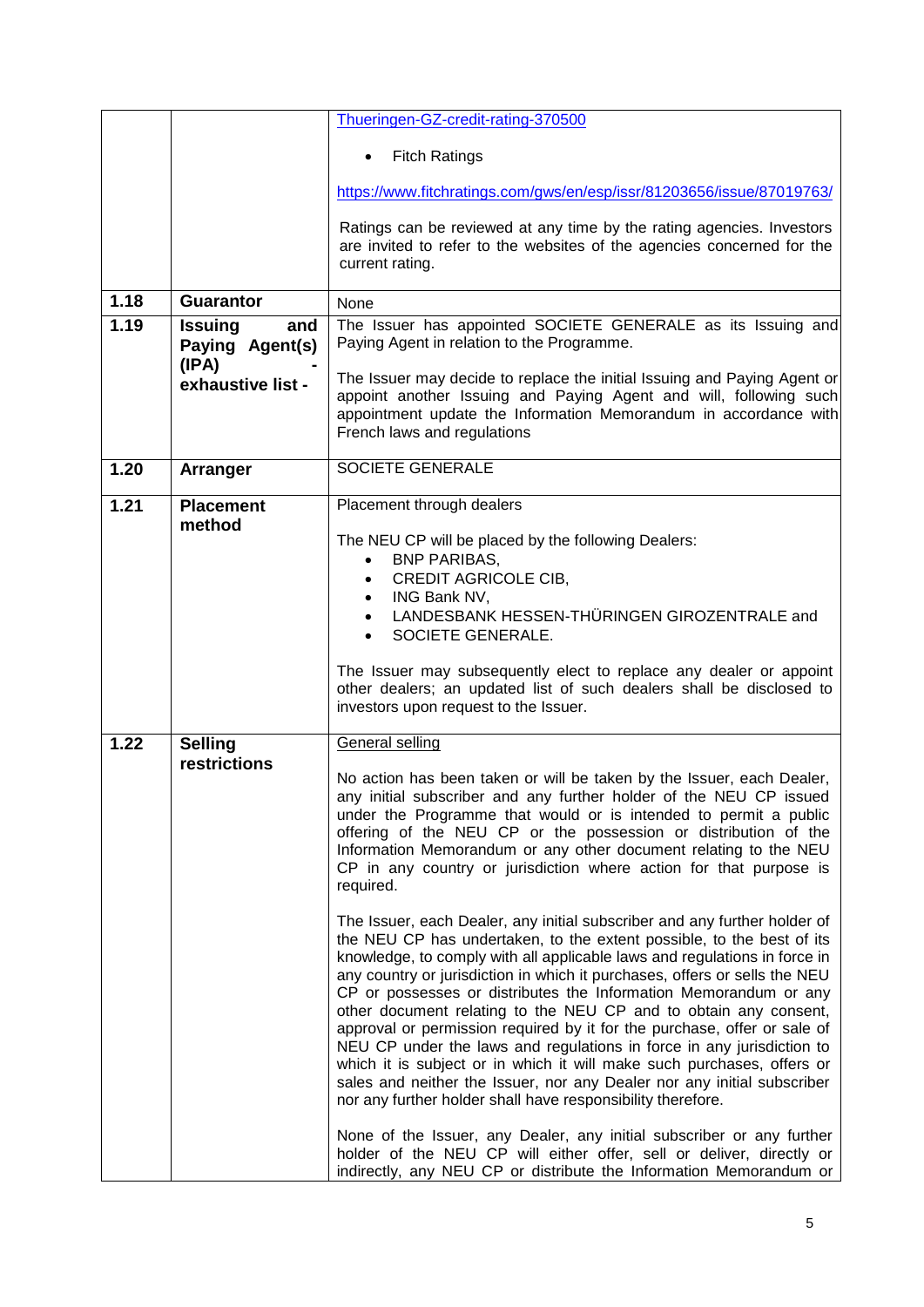|  |               | any other document relating to the NEU CP in or from any country or<br>jurisdiction except under circumstances that will result in the compliance<br>with any applicable laws and regulations and which will not impose any<br>obligations on the Issuer.                                                                                                                                                                                                                                                                                                                                          |
|--|---------------|----------------------------------------------------------------------------------------------------------------------------------------------------------------------------------------------------------------------------------------------------------------------------------------------------------------------------------------------------------------------------------------------------------------------------------------------------------------------------------------------------------------------------------------------------------------------------------------------------|
|  | <b>France</b> |                                                                                                                                                                                                                                                                                                                                                                                                                                                                                                                                                                                                    |
|  |               | The Issuer, each Dealer, any initial subscriber has represented and<br>agreed, and any further holder of the NEU CP will be deemed to have<br>represented and agreed on the date on which he purchases the NEU<br>CP, to comply with applicable laws and regulations in force regarding<br>the offer, the placement or the re-sale of the NEU CP or the distribution<br>of the documents with respect thereto, in France.                                                                                                                                                                          |
|  |               | <b>United Kingdom</b>                                                                                                                                                                                                                                                                                                                                                                                                                                                                                                                                                                              |
|  |               | The Issuer, each Dealer, any initial subscriber has represented and<br>agreed and any further holder of the NEU CP will be required to<br>represent and agree, that:                                                                                                                                                                                                                                                                                                                                                                                                                               |
|  | $(a)$ (i)     | it is a person whose ordinary activities involve it in acquiring,<br>holding, managing or disposing of investments (as principal or<br>agent) for the purposes of its business, and                                                                                                                                                                                                                                                                                                                                                                                                                |
|  | (ii)          | it has not offered or sold and will not offer or sell any NEU CP<br>other than to persons whose ordinary activities involve them in<br>acquiring, holding, managing or disposing of investments (as<br>principal or agent) for the purposes of their businesses or who<br>it is reasonable to expect will acquire, hold, manage or dispose<br>of investments (as principal or agent) for the purposes of their<br>businesses where the issue of the any NEU CP would<br>otherwise constitute a contravention of section 19 of the<br>Financial Services and Markets Act 2000 (FSMA) by the Issuer; |
|  | (b)           | it has only communicated or caused to be communicated and<br>will only communicate or cause to be communicated any<br>invitation or inducement to engage in investment activity (within<br>the meaning of section 21 of the FSMA) received by it in<br>connection with the issue or sale of any NEU CP in<br>circumstances in which section 21(1) of the FSMA does not<br>apply to the Issuer; and                                                                                                                                                                                                 |
|  | (c)           | it has complied and will comply with all applicable provisions of<br>the FSMA with respect to anything done by it in relation to such<br>NEU CP in, from or otherwise involving the United Kingdom.                                                                                                                                                                                                                                                                                                                                                                                                |
|  |               | <b>United States of America</b>                                                                                                                                                                                                                                                                                                                                                                                                                                                                                                                                                                    |
|  | Act.          | The NEU CP have not been and will not be registered under the<br>Securities Act of 1933, as amended (the "Securities Act"), or any other<br>laws or regulations of any state of the United States of America, and<br>may not be offered or sold within the United States of America, or to, or<br>for the account or benefit of, U.S. persons (as defined in accordance<br>with Regulation S under the Securities Act) except in certain<br>transactions exempt from the registration requirements of the Securities                                                                               |
|  |               | The Issuer, each Dealer, and any initial subscriber have represented<br>and agreed, and any further holder of the NEU CP will be required to                                                                                                                                                                                                                                                                                                                                                                                                                                                       |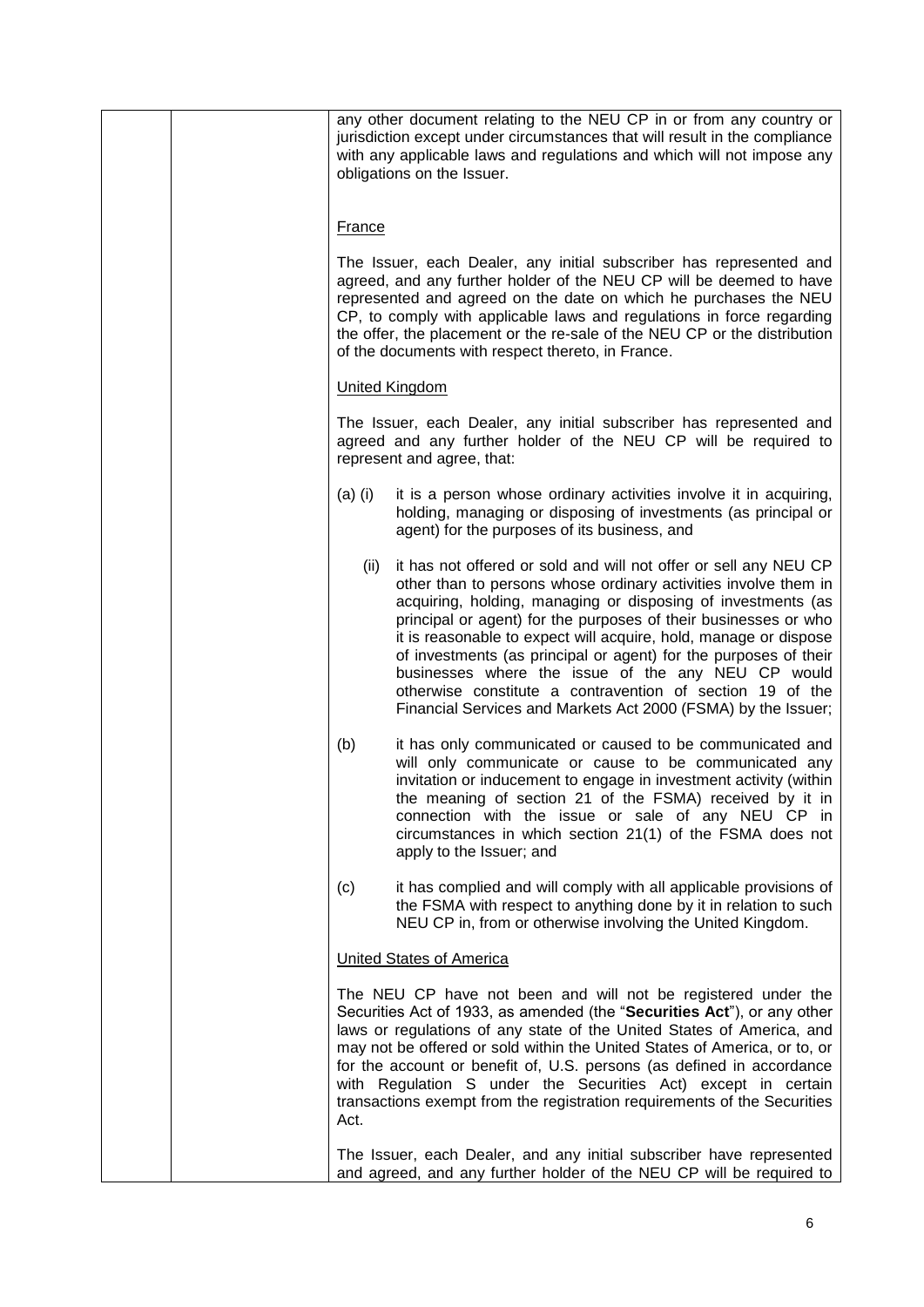|      |                                                     | represent and agree, that they have not offered, sold or delivered, and<br>will not offer, sell or deliver, whether directly or indirectly, any NEU CP<br>within the United States of America or to, or for the account or benefit<br>of, any U.S. person                                                                                                                                                                                                                                                                                                                         |  |
|------|-----------------------------------------------------|-----------------------------------------------------------------------------------------------------------------------------------------------------------------------------------------------------------------------------------------------------------------------------------------------------------------------------------------------------------------------------------------------------------------------------------------------------------------------------------------------------------------------------------------------------------------------------------|--|
|      |                                                     | (i)<br>as part of their distribution at any time, and                                                                                                                                                                                                                                                                                                                                                                                                                                                                                                                             |  |
|      |                                                     | (ii)<br>otherwise until the day immediately following 40 days after<br>the later of (y) the day on which such NEU CP are offered<br>and (z) the issue date of such NEU CP (the "Distribution<br>Compliance Period"). In addition, until the conclusion of<br>the Distribution Compliance Period, an offer or sale of NEU<br>CP within the United States of America by the Issuer, any<br>Dealer, any initial subscriber or any further holder of the<br>NEU CP, whether or not participating in the offering, may<br>violate the registration requirements of the Securities Act. |  |
|      |                                                     | The Issuer, each Dealer and any initial subscriber have also agreed,<br>and any further holder of the NEU CP will be required to agree that they<br>will send to each distributor, initial subscriber or person to which they<br>sell the NEU CP during the Distribution Compliance Period a notice<br>setting out the selling and offering restrictions of the NEU CP in the<br>United States of America or to, or for the account or benefit of, US<br>persons.                                                                                                                 |  |
|      |                                                     | The NEU CP will be offered and sold only outside the United States of<br>America to persons other than US persons (as defined in accordance<br>with Regulation S under the Securities Act).                                                                                                                                                                                                                                                                                                                                                                                       |  |
| 1.23 | <b>Taxation</b>                                     | The Issuer is not bound to indemnify any holder of the NEU CP in case<br>of taxes which are payable under French law or any other foreign law in<br>respect of the principal of, or the interest on, the NEU CP, except for<br>any stamp or registration taxes payable by the Issuer under French law.                                                                                                                                                                                                                                                                            |  |
| 1.24 | <b>Involvement</b><br>of<br>national<br>authorities | Banque de France                                                                                                                                                                                                                                                                                                                                                                                                                                                                                                                                                                  |  |
| 1.25 | details<br><b>Contact</b>                           | Contacts:                                                                                                                                                                                                                                                                                                                                                                                                                                                                                                                                                                         |  |
|      | of the person(s)                                    | Landesbank Hessen-Thüringen Girozentrale                                                                                                                                                                                                                                                                                                                                                                                                                                                                                                                                          |  |
|      | in charge of the                                    | Neue Mainzer Strasse 52-58                                                                                                                                                                                                                                                                                                                                                                                                                                                                                                                                                        |  |
|      | issuing                                             | D-60311 Frankfurt am Main                                                                                                                                                                                                                                                                                                                                                                                                                                                                                                                                                         |  |
|      | programme                                           |                                                                                                                                                                                                                                                                                                                                                                                                                                                                                                                                                                                   |  |
|      |                                                     | Frédéric Topin: NEU CP Desk                                                                                                                                                                                                                                                                                                                                                                                                                                                                                                                                                       |  |
|      |                                                     | $\bullet$                                                                                                                                                                                                                                                                                                                                                                                                                                                                                                                                                                         |  |
|      |                                                     | e-mail: frederic.topin@helaba.de<br>Tel: +49 69 91 32 - 17 57                                                                                                                                                                                                                                                                                                                                                                                                                                                                                                                     |  |
|      |                                                     |                                                                                                                                                                                                                                                                                                                                                                                                                                                                                                                                                                                   |  |
|      |                                                     | Fax: +49 69 91 32 - 21 53                                                                                                                                                                                                                                                                                                                                                                                                                                                                                                                                                         |  |
|      |                                                     | Bernd Gesser: Liability Management & Funding<br>e-mail: bernd.gesser@helaba.de                                                                                                                                                                                                                                                                                                                                                                                                                                                                                                    |  |
|      |                                                     | Tel: +49 69 91 32 - 31 94                                                                                                                                                                                                                                                                                                                                                                                                                                                                                                                                                         |  |
|      |                                                     | Fax: +49 69 91 32 - 31 77                                                                                                                                                                                                                                                                                                                                                                                                                                                                                                                                                         |  |
|      |                                                     | Andreas Möller: Liability Management & Funding                                                                                                                                                                                                                                                                                                                                                                                                                                                                                                                                    |  |
|      |                                                     | e-mail: A.Moeller@helaba.de                                                                                                                                                                                                                                                                                                                                                                                                                                                                                                                                                       |  |
|      |                                                     | Tél: +49 69 91 32 - 2194                                                                                                                                                                                                                                                                                                                                                                                                                                                                                                                                                          |  |
|      |                                                     | Fax: +49 69 91 32 - 31 77                                                                                                                                                                                                                                                                                                                                                                                                                                                                                                                                                         |  |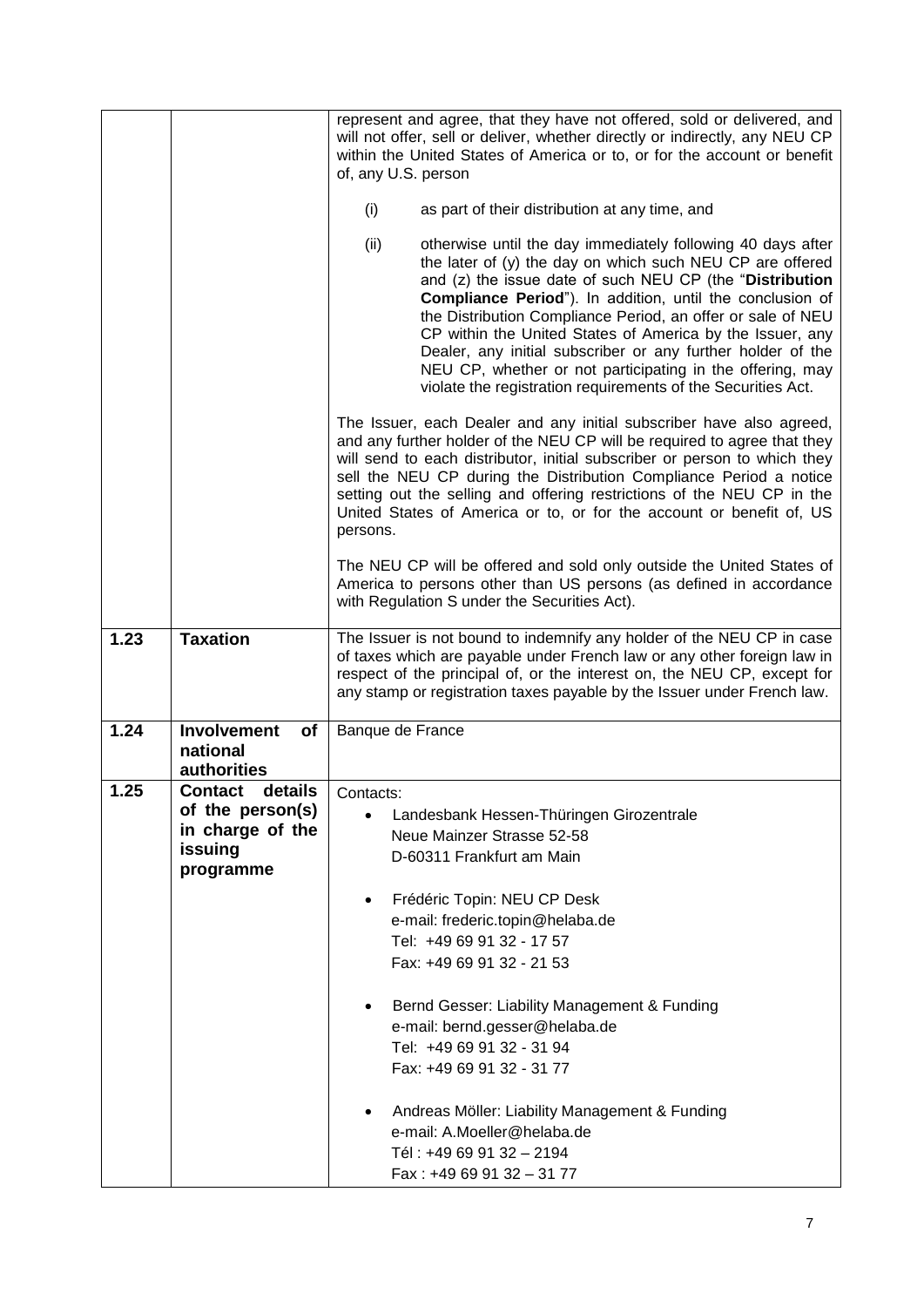| 1.26 | <b>Additional</b><br>information<br><b>on</b><br>the programme | The Issuer shall update in due time the Information Memorandum in<br>accordance with the legal laws and regulations applicable for rated<br>programmes of French Titres de Créances Négociables.                                                                                                                                                                                        |
|------|----------------------------------------------------------------|-----------------------------------------------------------------------------------------------------------------------------------------------------------------------------------------------------------------------------------------------------------------------------------------------------------------------------------------------------------------------------------------|
|      |                                                                | Annual update<br>The Issuer shall update each year its Information Memorandum within<br>45 days following the shareholders' annual general meeting, or the<br>equivalent body, voting on the accounts for the last financial year.                                                                                                                                                      |
|      |                                                                | Permanent update<br>The Issuer shall immediately update its <i>information memorandum</i><br>following any change to the NEU CP under this Programme relating to:<br>• the maximum amount of its outstanding NEU CP issues;<br>• the Issuing and Paying Agent;<br>• any new circumstance which may have a significant effect on the NEU<br>CP or on the outcome of the issue programme. |
| 1.27 | Language of the<br>information<br>memorandum<br>which prevails | English                                                                                                                                                                                                                                                                                                                                                                                 |

è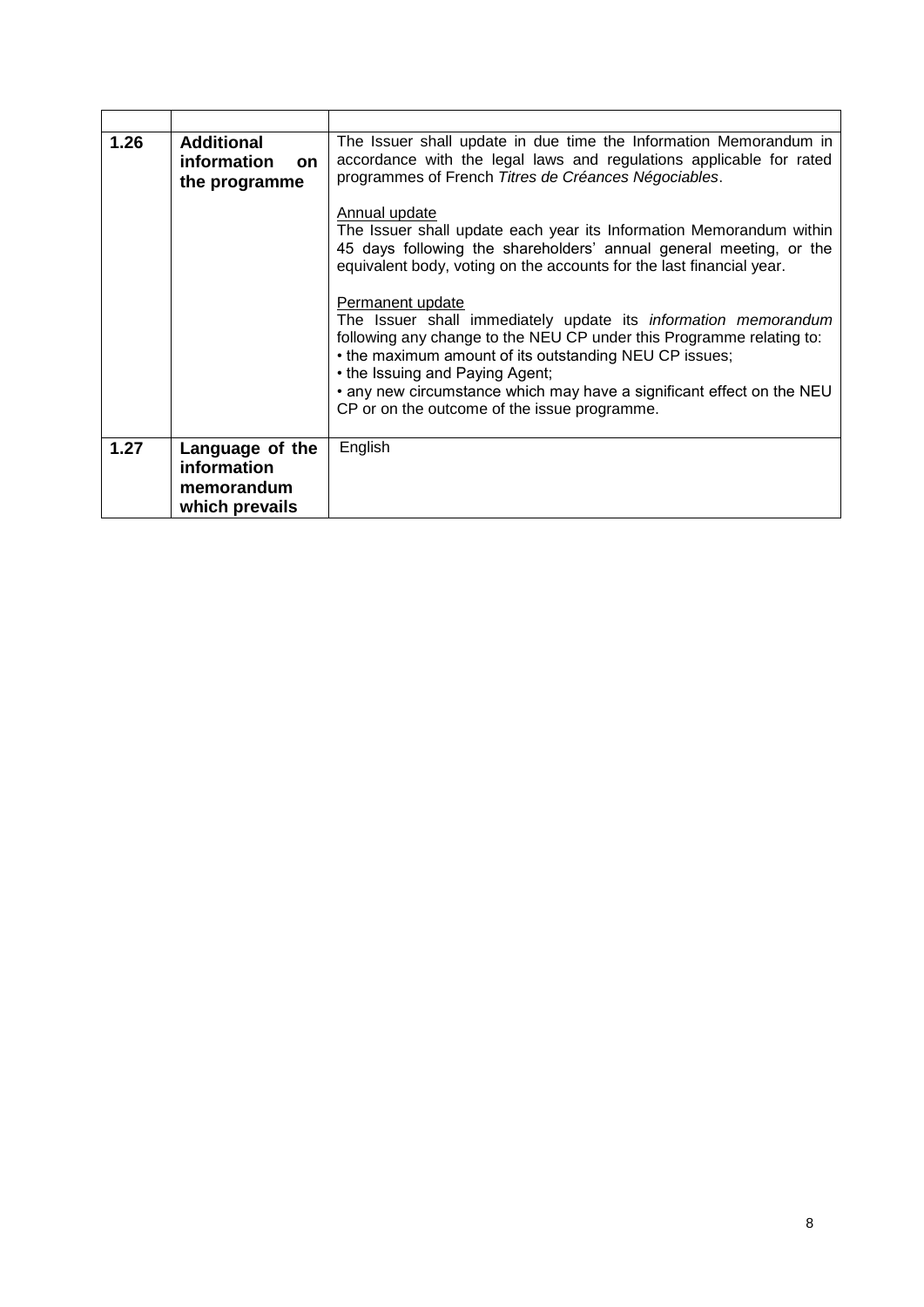| 2. DESCRIPTION OF THE ISSUER |                                                                                            |                                                                                                                                                                                                                                                                                                                                                                                                                                                                                                                                                                                                                                                                                                                                                                                                                                                                                                                                                                                                                                                                                      |  |
|------------------------------|--------------------------------------------------------------------------------------------|--------------------------------------------------------------------------------------------------------------------------------------------------------------------------------------------------------------------------------------------------------------------------------------------------------------------------------------------------------------------------------------------------------------------------------------------------------------------------------------------------------------------------------------------------------------------------------------------------------------------------------------------------------------------------------------------------------------------------------------------------------------------------------------------------------------------------------------------------------------------------------------------------------------------------------------------------------------------------------------------------------------------------------------------------------------------------------------|--|
|                              |                                                                                            | Article D. 213-9, 2° of the French monetary and financial code and Article 7, 3° of the Order of                                                                                                                                                                                                                                                                                                                                                                                                                                                                                                                                                                                                                                                                                                                                                                                                                                                                                                                                                                                     |  |
|                              | 30 May 2016 and subsequent amendments                                                      |                                                                                                                                                                                                                                                                                                                                                                                                                                                                                                                                                                                                                                                                                                                                                                                                                                                                                                                                                                                                                                                                                      |  |
| 2.1                          | Legal name                                                                                 | LANDESBANK HESSEN-THÜRINGEN<br><b>GIROZENTRALE</b>                                                                                                                                                                                                                                                                                                                                                                                                                                                                                                                                                                                                                                                                                                                                                                                                                                                                                                                                                                                                                                   |  |
| 2.2                          | Legal form/status, governing law<br>of the issuer and competent<br>courts                  | The Issuer, which is a credit institution, was<br>founded in the Federal Republic of Germany as a<br>public law institution. It is incorporated under<br>German public law and is subject to the<br>jurisdictions of the courts of the Federal Republic<br>of Germany. Helaba is a legal entity under public<br>law. Within the scope of the "Single Supervisory<br>Mechanism" (SSM: uniform mechanism for<br>banking supervision in the Eurozone, which other<br>EU countries may join as members on a<br>voluntary basis), Helaba has since November 4,<br>2014 been subject to direct regulation and<br>supervision by the European Central Bank (ECB).<br>The basis for the assumption of direct supervision<br>by the ECB over Helaba is the classification of<br>Helaba as a "significant" institution. In its<br>supervisory function, the ECB is supported by the<br>Federal<br>Financial<br>Supervisory<br>Authority<br>(Bundesanstalt<br>für<br>Finanzdienstleistungsaufsicht), an independent<br>authority with supervisory powers, as well as by<br>Deutsche Bundesbank. |  |
|                              |                                                                                            | In addition to such general banking supervision,<br>Helaba is subject to the statutory supervision of<br>the Federal States of Hesse and Thuringia<br>(Sections 2(1) and 12(1) of the State Treaty).                                                                                                                                                                                                                                                                                                                                                                                                                                                                                                                                                                                                                                                                                                                                                                                                                                                                                 |  |
| 2.3                          | Date of incorporation                                                                      | The Hessische Landesbank Girozentrale was<br>formed in 1953 by the merger of Hessische<br>Landesbank Darmstadt (founded in 1940), of<br>Nassauische Landesbank Wiesbaden (founded in<br>1840) and the Landeskreditkasse zu Kassel<br>(founded in 1832). On 1 July 1992 the Treaty on<br>the Formation of a Joint Savings Bank<br>Organisation between the Federal States of<br>Hesse and Thuringia came into force. Since then<br>Helaba<br>has<br>operated<br>under the<br>name<br>"Landesbank Hessen-Thüringen Girozentrale".<br>The Issuer's legal name is "Landesbank Hessen-<br>Thüringen Girozentrale", the name used for<br>commercial purposes is "Helaba".<br>Helaba was founded in Germany and is<br>incorporated as an entity under German public<br>law (rechtsfähige Anstalt des<br>öffentlichen                                                                                                                                                                                                                                                                        |  |
|                              |                                                                                            | Rechts).                                                                                                                                                                                                                                                                                                                                                                                                                                                                                                                                                                                                                                                                                                                                                                                                                                                                                                                                                                                                                                                                             |  |
| 2.4                          | Registered office or equivalent<br>(legal<br>address) and<br>main<br>administrative office | Neue Mainzer Strasse 52-58<br>D-60311 Frankfurt am Main<br>Tel: +49 69 91 32 - 01                                                                                                                                                                                                                                                                                                                                                                                                                                                                                                                                                                                                                                                                                                                                                                                                                                                                                                                                                                                                    |  |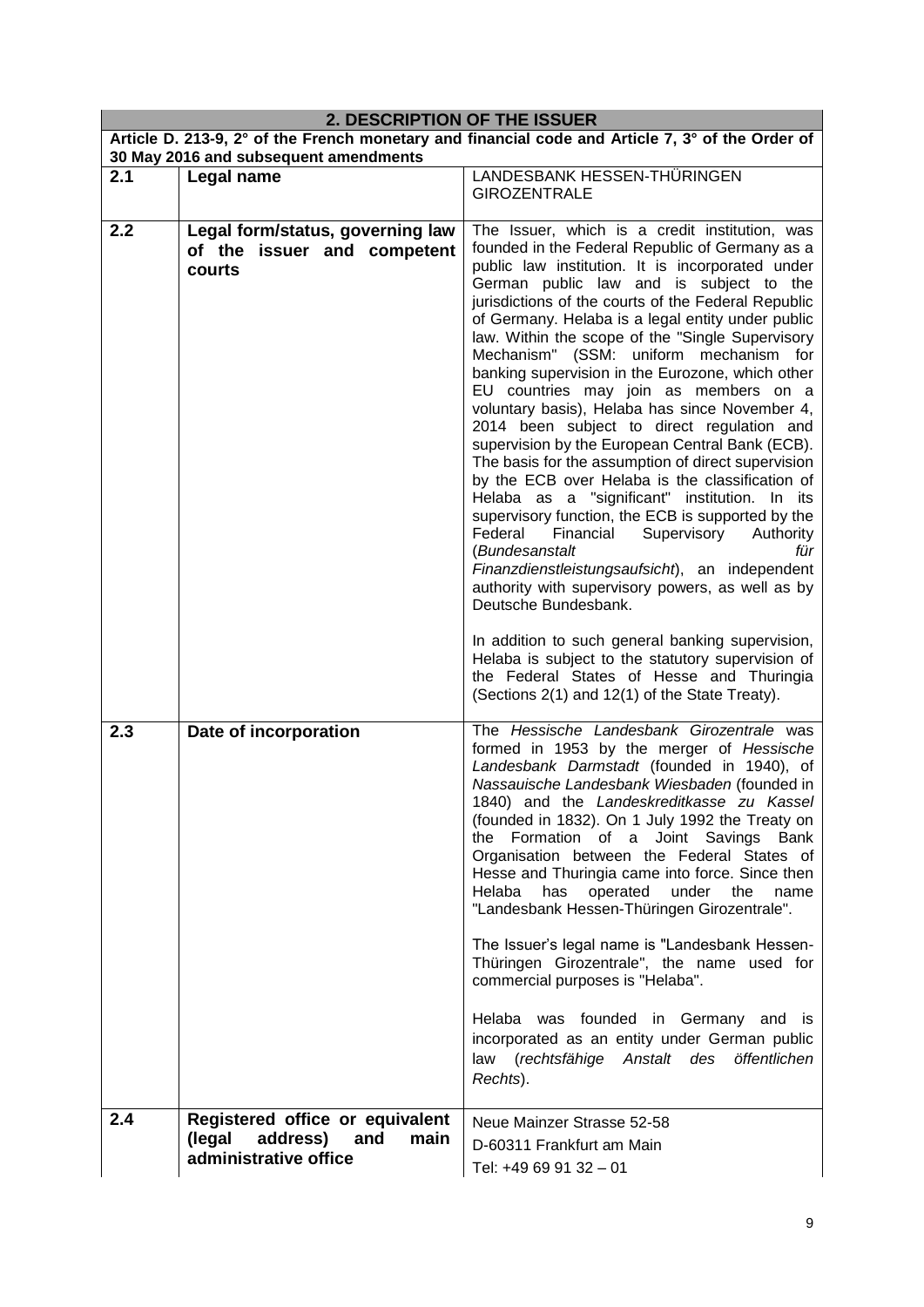|     |                                               | Fax: +49 69 29 15 17                                                                                                                                                                                                                                                                                                                                                                                                                                                                                                                                                                  |
|-----|-----------------------------------------------|---------------------------------------------------------------------------------------------------------------------------------------------------------------------------------------------------------------------------------------------------------------------------------------------------------------------------------------------------------------------------------------------------------------------------------------------------------------------------------------------------------------------------------------------------------------------------------------|
|     |                                               | Bonifaciusstrasse 16                                                                                                                                                                                                                                                                                                                                                                                                                                                                                                                                                                  |
|     |                                               | D-99084 Erfurt                                                                                                                                                                                                                                                                                                                                                                                                                                                                                                                                                                        |
|     |                                               | Tel: +49 361 217 - 71 00                                                                                                                                                                                                                                                                                                                                                                                                                                                                                                                                                              |
|     |                                               | Fax: +49 361 217 - 71 01                                                                                                                                                                                                                                                                                                                                                                                                                                                                                                                                                              |
| 2.5 | Registration number, place<br>of registration | Helaba is<br>registered with the<br>commercial<br>registers of Frankfurt am Main (HRA 29821) and<br>Jena (HRA 102181). The Legal Entity Identifier<br>(LEI) of Helaba is DIZES5CFO5K3I5R58746.                                                                                                                                                                                                                                                                                                                                                                                        |
| 2.6 | <b>Issuer's mission summary</b>               | Helaba is a regional bank.                                                                                                                                                                                                                                                                                                                                                                                                                                                                                                                                                            |
|     |                                               | The Bank shall in particular perform the functions<br>of a central institution for the savings banks in the<br>Federal States of Hesse, Thuringia and North<br>Rhine-Westphalia and the functions<br>of a<br>municipal bank and a state bank in the Federal<br>States of Hesse and Thuringia. The Bank may<br>also assume the functions of a central institution<br>for savings banks in other federal states.<br>In its capacity as a central institution for savings                                                                                                                |
|     |                                               | banks, the Bank shall in particular manage the<br>liquid funds of the savings banks in the federal<br>states specified in sub-section 1 by means of an<br>appropriate investment policy and shall extend<br>appropriate liquidity facilities to the savings<br>banks. It shall also be responsible, in cooperation<br>with the savings banks, for business operations<br>arising from its activities in the aforementioned<br>capacity.                                                                                                                                               |
|     |                                               | In its capacity as a municipal bank and state<br>bank, the Bank shall conduct the banking<br>operations of local authorities and local authority<br>associations, of the Federal States of Hesse and<br>Thuringia, of other corporations, institutions and<br>foundations under public law and of enterprises<br>associated with them and shall assist them in the<br>realisation of their functions by means of its<br>business operations.                                                                                                                                          |
|     |                                               | The Bank may perform trustee and public<br>development functions for the Federal States of<br>Hesse and Thuringia and other public authorities.<br>In respect of public development schemes,<br>particularly in the fields of housing and urban<br>development, industry and commerce, agriculture<br>and environmental protection, these functions<br>shall be performed by divisions established within<br>the Bank in Hesse and Thuringia in accordance<br>with section 8 sub-section 4 of the Treaty on the<br>Formation of a Joint Savings Banks Association<br>Hesse-Thuringia. |
|     |                                               | The Bank shall operate a Building and Loan                                                                                                                                                                                                                                                                                                                                                                                                                                                                                                                                            |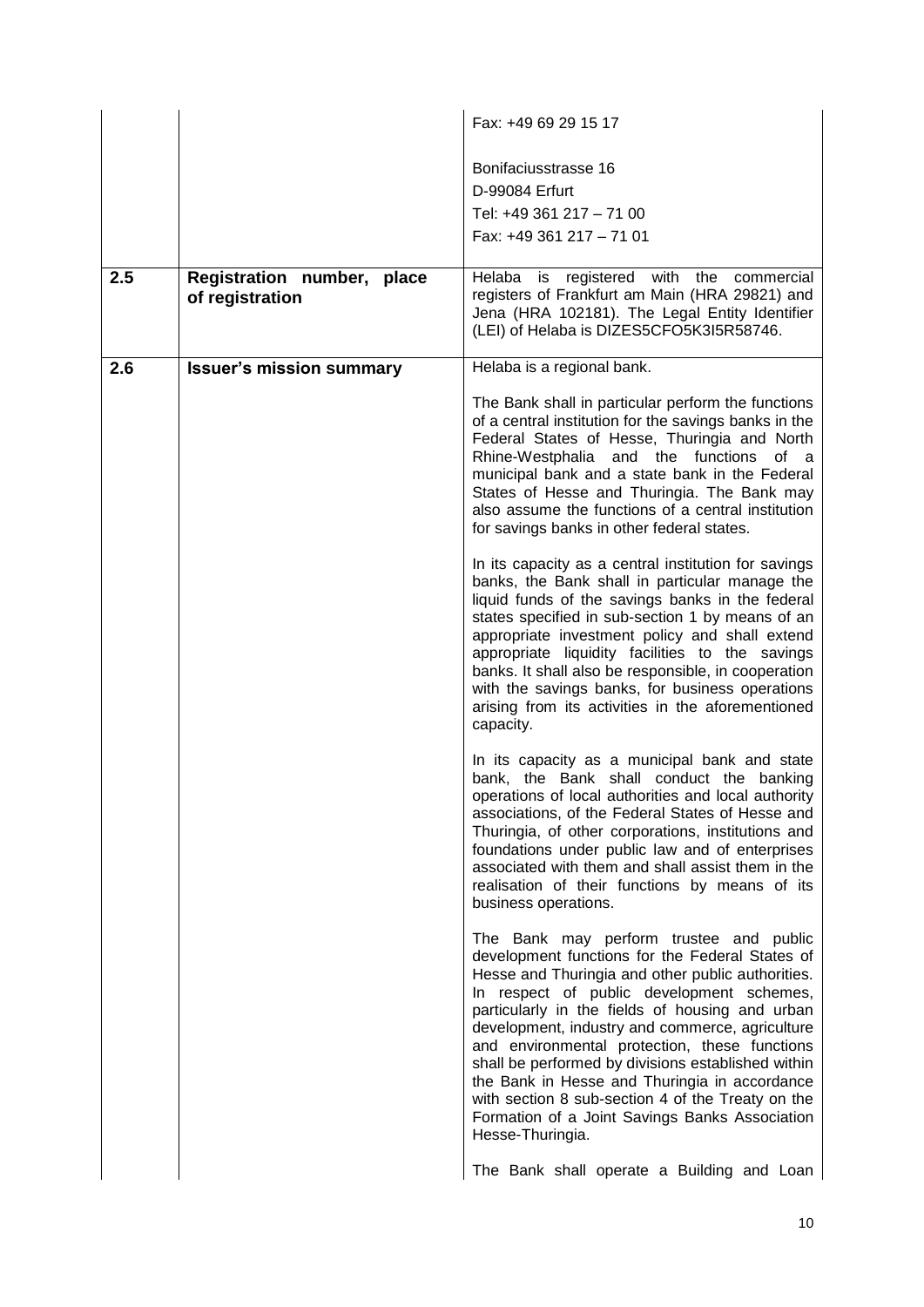Association (*Bausparkasse*), in particular in the Federal States of Hesse and Thuringia, in accordance with the provisions of the German Act on Building and Loan Associations (*Gesetz über Bausparkassen*). It shall be a legally dependent institution and shall be known as "Landesbausparkasse Hessen-Thüringen". Separate annual accounts and a management report are to be prepared for the Building and Loan Association.

The Bank may conduct banking operations of all kinds and also perform other services and carry out other transactions customary in the banking industry insofar as such banking operations and other services and transactions are directly or indirectly conducive to achieving the Bank's purposes. Subject to this, the Bank may acquire equity holdings, create its own independent institutions and acquire and dispose of developed and undeveloped real property and equivalent titles.

The Bank shall be entitled to issue *Pfandbriefe* in accordance with the provisions of the German *Pfandbrief* Act (*Pfandbriefgesetz*) and other bonds.

Within the scope of its functions the Bank may become a member of associations and other organisations.

The Bank's business operations shall be conducted on the basis of good commercial practice taking into account general economic considerations and serving the needs of the savings banks and municipal authorities. In view of the public nature of the Bank's mission, generating profit shall not be the main object of its business operations.

**Deposit Protection and Investor Compensation Scheme**

Helaba is a member of the Deposit Protection and Investor Compensation Scheme of the Sparkassen-Finanzgruppe (the "**Scheme**"). The aim of the Scheme is to ensure that the member institutions themselves are protected, in particular their liquidity and solvency. All savings banks, Landesbanks and home loan and savings associations (*Landesbausparkassen*) are members of this Scheme. In accordance with its memorandum and arcticles of association, the Scheme consists of a joint liability scheme of interconnected assets which are raised by the savings banks, the Landesbanks and Central Giro Institutions and Landesbausparkassen. In the event of a crisis, liquidity and solvency of an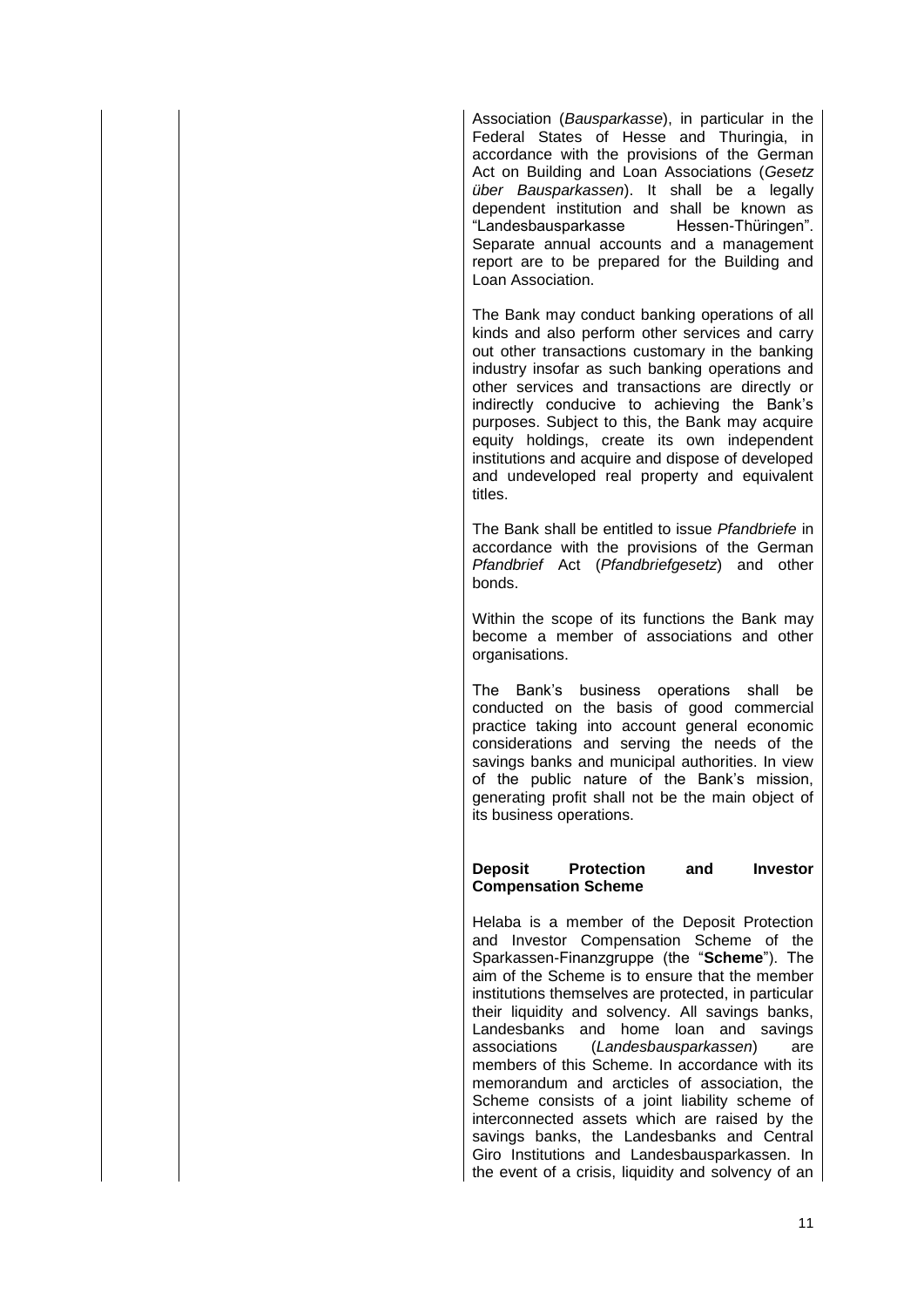|     |                                            | institution can be protected by relevant support<br>measures. Institutions affected by the crisis can<br>thus be enabled to continue performing their<br>obligations without restrictions.<br>The<br>deposit<br>protection<br>investor<br>and<br>compensation system of the Sparkassen-<br>Finanzgruppe complies with the requirements of<br>German<br>Deposit<br>Guarantee<br>Act<br>the<br>(Einlagensicherungsgesetz) which took effect on<br>3 July 2015. Over and above the institutional<br>protection, the deposit protection and investor<br>compensation system of the Sparkassen-<br>Finanzgruppe provides a scheme for protecting<br>deposits eligible for compensation in an amount<br>of EUR 100,000 per customer. The Federal<br>Financial Supervisory Authority (Bundesanstalt<br>für Finanzdienstleistungsaufsicht - BaFin) has<br>recognized the institutional protection system of<br>the Sparkassen-Finanzgruppe as a deposit<br>guarantee scheme as defined in the Deposit<br>Guarantee Act.<br>In addition, there is the Reserve Fund of the<br>Savings Banks and Giro Association Hesse-<br>Thuringia, of which Helaba has become a<br>member. Supplementing these Reserve Funds,<br>Rheinischer Sparkassen- und Giroverband -<br>(RSGV) and Westfälisch-Lippischer Sparkassen-<br>und Giroverband (SVWL) each have established<br>an additional reserve fund in favour of Helaba<br>within the scope of their share taken in the<br>ordinary capital of Helaba (4.75% each) in 2012. |
|-----|--------------------------------------------|------------------------------------------------------------------------------------------------------------------------------------------------------------------------------------------------------------------------------------------------------------------------------------------------------------------------------------------------------------------------------------------------------------------------------------------------------------------------------------------------------------------------------------------------------------------------------------------------------------------------------------------------------------------------------------------------------------------------------------------------------------------------------------------------------------------------------------------------------------------------------------------------------------------------------------------------------------------------------------------------------------------------------------------------------------------------------------------------------------------------------------------------------------------------------------------------------------------------------------------------------------------------------------------------------------------------------------------------------------------------------------------------------------------------------------------------------------------------------------------------------------|
| 2.7 | Brief description of current<br>activities | For a comparative information on the results of<br>the two last financial periods in the main business<br>areas of Helaba: please refer to pages 96 and<br>101 to 102 of the Annual Report 2017                                                                                                                                                                                                                                                                                                                                                                                                                                                                                                                                                                                                                                                                                                                                                                                                                                                                                                                                                                                                                                                                                                                                                                                                                                                                                                            |
|     |                                            | <b>Business Overview</b>                                                                                                                                                                                                                                                                                                                                                                                                                                                                                                                                                                                                                                                                                                                                                                                                                                                                                                                                                                                                                                                                                                                                                                                                                                                                                                                                                                                                                                                                                   |
|     |                                            | Helaba is authorized to perform any kind of<br>banking operations and to render any kind of<br>financial services, with the exception of operating<br>a Multilateral Trading Facility.                                                                                                                                                                                                                                                                                                                                                                                                                                                                                                                                                                                                                                                                                                                                                                                                                                                                                                                                                                                                                                                                                                                                                                                                                                                                                                                     |
|     |                                            | The Bank's registered offices are situated in<br>Frankfurt am Main and Erfurt and it also has<br>branches in Düsseldorf, Kassel, London, Paris<br>New<br>York. These<br>are<br>joined<br>and<br>by<br>representative and sales offices, subsidiaries and<br>affiliates. In 2018, Helaba is planning to convert<br>the representative office in Stockholm into a<br>branch.                                                                                                                                                                                                                                                                                                                                                                                                                                                                                                                                                                                                                                                                                                                                                                                                                                                                                                                                                                                                                                                                                                                                 |
|     |                                            | Helaba serves customers in Germany and other<br>countries as a commercial bank. It works with<br>companies, institutional customers, the public<br>sector and municipal corporations.                                                                                                                                                                                                                                                                                                                                                                                                                                                                                                                                                                                                                                                                                                                                                                                                                                                                                                                                                                                                                                                                                                                                                                                                                                                                                                                      |
|     |                                            | Helaba and the S-Group Sparkassen in Hesse                                                                                                                                                                                                                                                                                                                                                                                                                                                                                                                                                                                                                                                                                                                                                                                                                                                                                                                                                                                                                                                                                                                                                                                                                                                                                                                                                                                                                                                                 |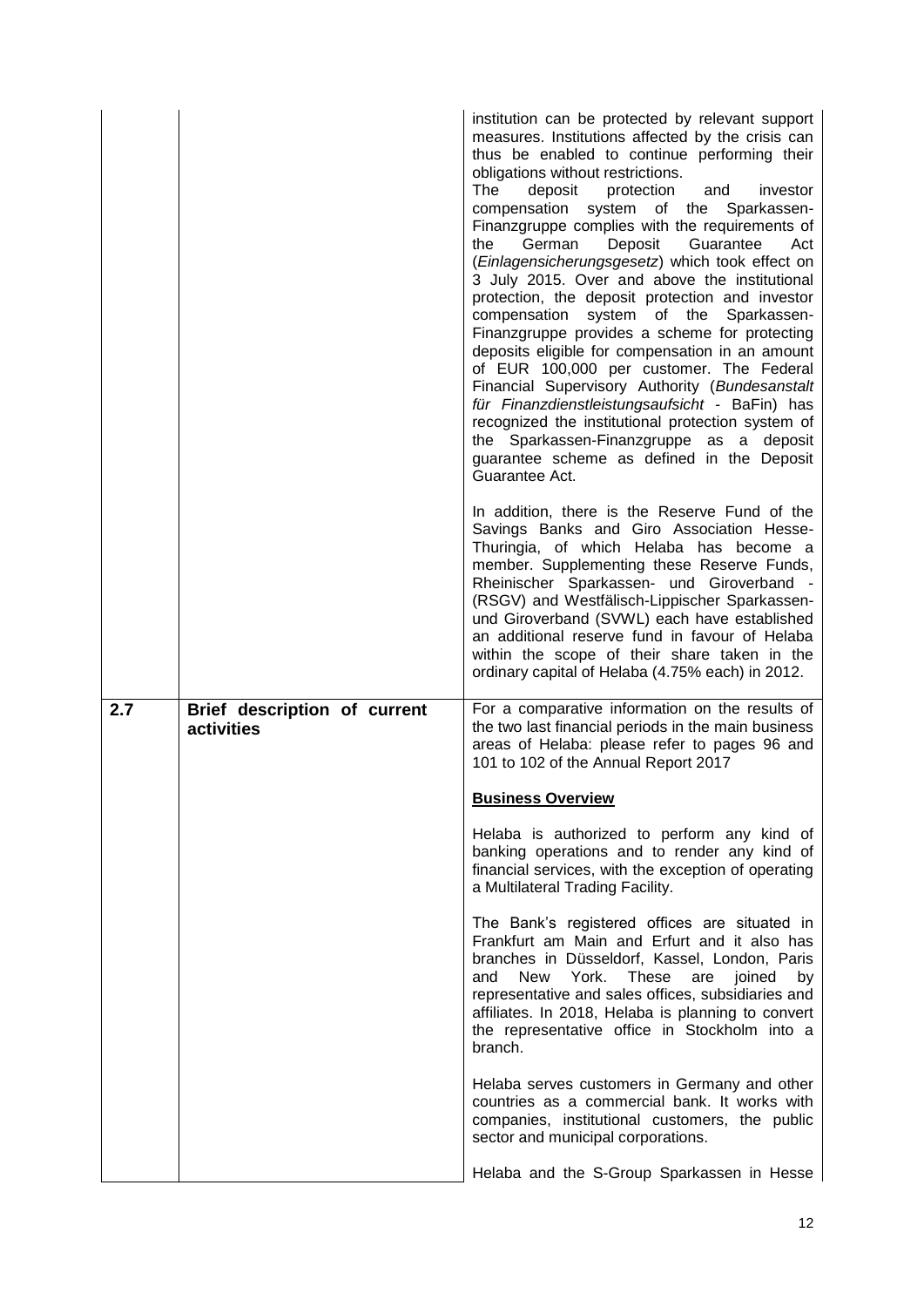and Thuringia together constitute the Sparkassen-Finanzgruppe Hessen-Thüringen, which follows a business model based on economic unity and a joint S-Group rating. Comprehensive co-operation and business agreements have been entered into with the Sparkassen and their associations in North Rhine-Westphalia. In addition, there are sales cooperation agreements with the Sparkassen in Brandenburg. The agreements with the Sparkassen in North Rhine-Westphalia and Brandenburg complement the S-Group Concept of the Sparkassen-Finanzgruppe Hessen-Thüringen, which continues in its current form.

Helaba administers public-sector development programmes through Wirtschafts- und Infrastrukturbank Hessen (WIBank) in its capacity as the central development institution of the State of Hesse. As legally dependent entity within Helaba, WIBank enjoys a direct statutory guarantee from the State of Hesse as permitted under EU law. Helaba also has stakes in a number of other development institutions in Hesse and Thuringia.

Financing relatively large commercial projects is the Bank's particular speciality in the real estate segment: office buildings, retail outlets and residential portfolios make up the bulk of its business in this area, although it also provides finance for retail parks and logistics centres. Outside Germany, Helaba provides finance for real estate in established cities/regional centres and for commercial customers. Helaba has operated locally in the USA since 1995. Further teams are based at the branches in London and Paris, and also since 2016 in Stockholm.

The Corporates & Markets segment encompasses the Corporate Finance, Sparkasse Lending Business and S-Group Service, Banks and International Business, Cash Management, Sales Public Authorities and Capital Markets divisions. The Corporate Finance division provides finance, structured and arranged to specific customer requirements, through its constituent product groups Corporate Loans, Project Finance, Transport Finance, Foreign Trade Finance, Acquisition Finance, Asset Backed Finance, Investment and Leasing Finance and Tax Engineering. The Bank's activities in the Sparkasse Lending Business and S-Group Service division concentrate on supporting Sparkassen and their customers with financing arrangements based on credit standing and cash flow. The Banks and International Business division is home to Helaba's trade finance business with S-Group customers and handles documentary business for both S-Group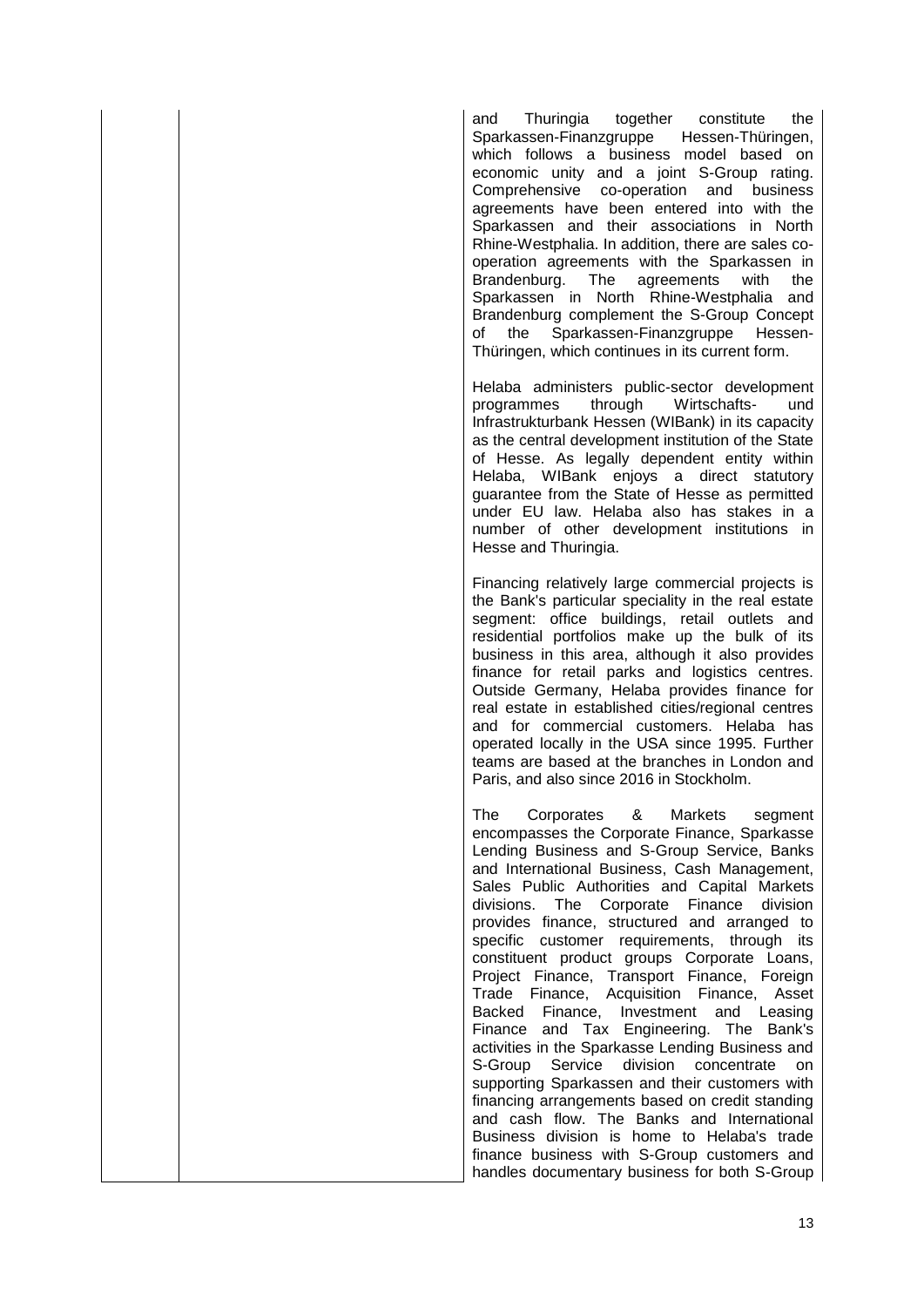customers and target customers of the Bank. Through its Cash Management division, Helaba is active in the field of payment transactions-. The Sales Public Authorities division provides advice and products for municipal authorities and their corporations.

The range of services offered by the Capital Markets division covers the four capital-marketrelated core functions of risk management, warehousing (including market-making), primary market and money market activities. The Capital Markets division's sales units provide support for Helaba's target customers and product customers. Activities focus on providing carefully tailored advice on risk and strategy to help customers make effective use of capital market products.

In the Retail and Asset Management segment, Frankfurter Sparkasse offers a full range of financial services products for private customers, the self-employed, small businesses, corporate customers and public authorities in the Rhine-Main area. As a wholly-owned and fully consolidated subsidiary of Helaba organized under public law, Frankfurter Sparkasse is an important retail bank in the Frankfurt region. Via 1822direkt, Frankfurter Sparkasse also has a presence in the nationwide direct banking market.

Frankfurter Bankgesellschaft (Schweiz) AG and its wholly owned subsidiary Frankfurter Bankgesellschaft (Deutschland) AG provide Helaba's products and services for Sparkassen in the Private Banking, Wealth Management and Asset Management segment.

Through the legally dependent Landesbausparkasse Hessen-Thüringen (LBS), Helaba operates the home loans and savings business in both Hesse and Thuringia.

Helaba Invest is a capital management company active in institutional asset management, administering and managing both securities and real estate. Its product range includes special funds for institutional investors and retail funds as a management and/or advisory portfolio, comprehensive fund management (including reporting and risk management), advice on strategy and support for indirect investments.

The GWH Group holds residential real estate portfolios in Hesse with close to 49,000 residential units. It is active in residential real estate project development as well as the management and optimization of residential property portfolios.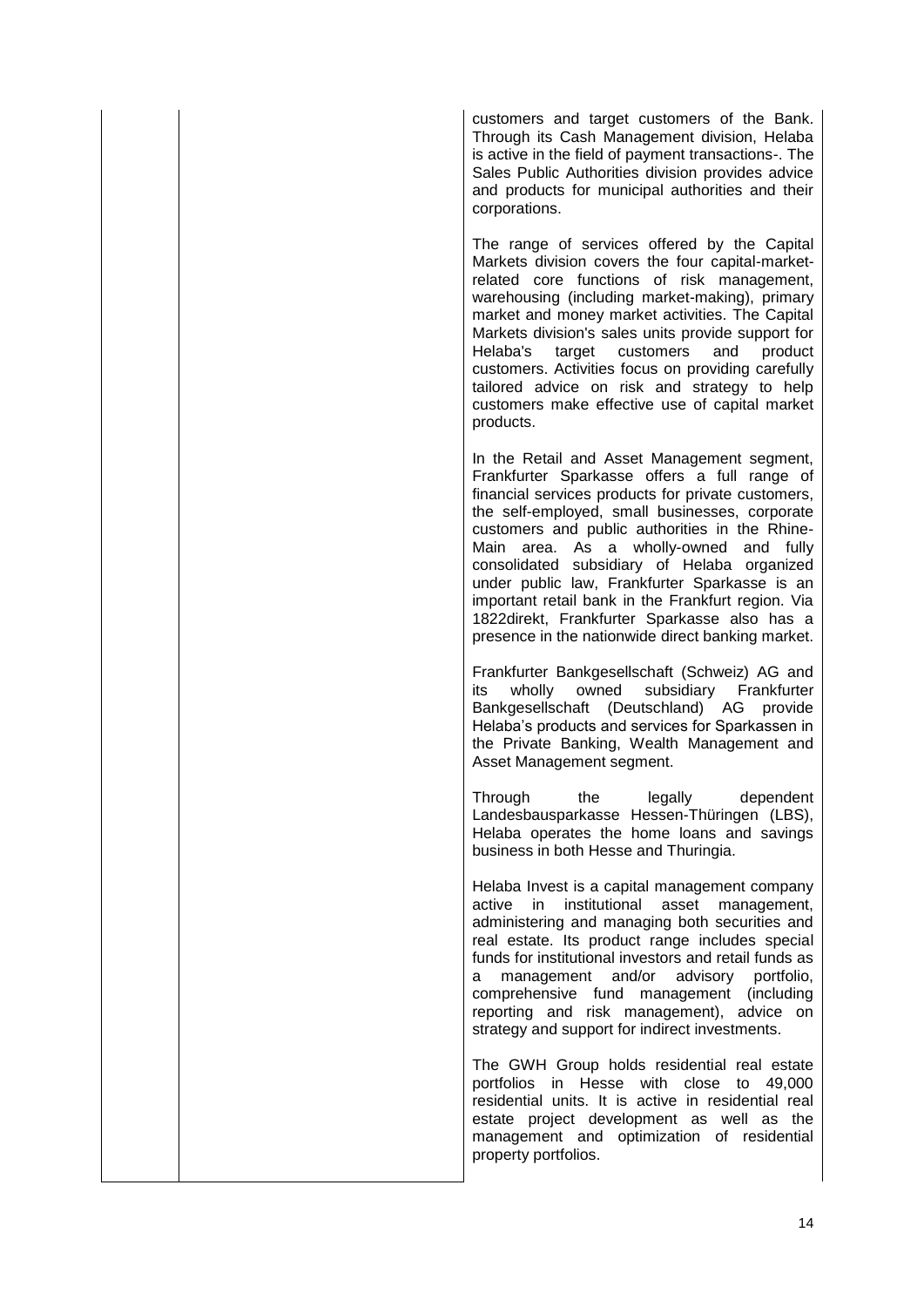The Real Estate Management division has responsibility for optimising the Bank's own portfolio of real estate and managing its real estate affiliates.

The Public Development and Infrastructure Business segment is home to the transactions handled by WIBank.

### **Trend Information**

#### *Competitive Conditions*

The German banking sector benefited from the positive economic trend in 2017. This is reflected in particular in the low level of provisions required to be recognised for losses on loans and advances. Conversely, though, banks' operating business continues to be impacted by the current level of interest rates. On top of this, institutional investors (insurance companies, pension funds) are making inroads for example into the funding market in response to their own investment pressures and are becoming competitors of the banks. Cut-throat competition continues to put pressure on margins.

More and more areas of economic activity are becoming digitalised, driven by continuous advances in information technology. Online and mobile channels are presenting financial service providers with new ways of offering products and of accessing and exchanging data with customers.

*Key changes in the regulatory framework were as follows:*

Supervision by the ECB (Single Supervisory Mechanism, SSM)

The Helaba Group (within the meaning of the German Banking Act (Kreditwesengesetz – KWG)) together with its affiliated subsidiaries Frankfurter Sparkasse and Frankfurter Bankgesellschaft (Deutschland) AG, is among the banks classified as "significant" and therefore subject to direct supervision by the ECB. The ECB sent the Helaba Group a letter dated 19 December 2017 notifying it of the findings of the Supervisory Review and Evaluation Process (SREP). The ECB has specified that the minimum Common Equity Tier 1 (CET1) capital ratio to be maintained by the Helaba Group in 2018 is 8.89 %. This requirement comprises the Pillar 1 minimum capital requirement, the Pillar 2 capital requirement and the capital buffers.

Stress test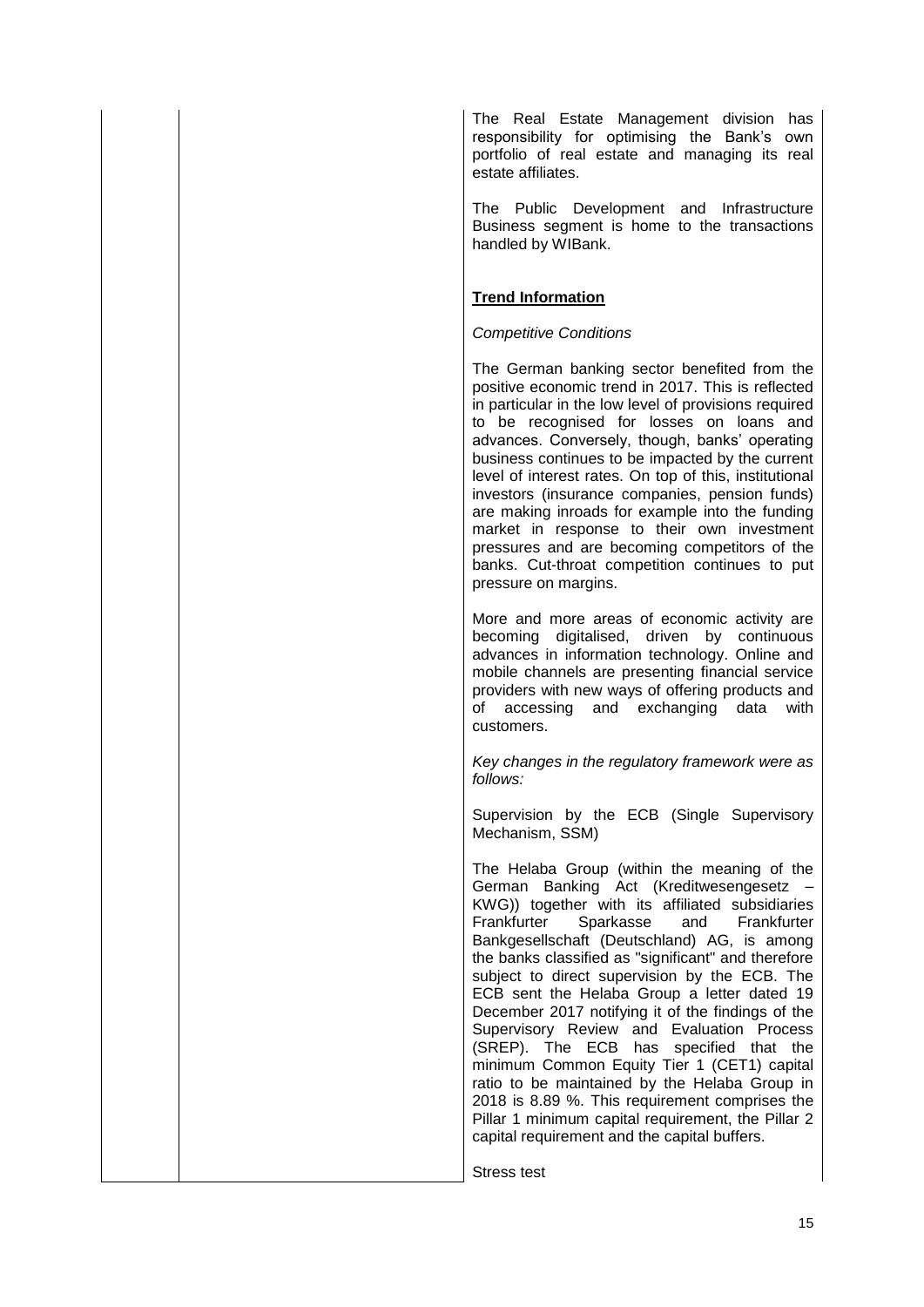In the first half of 2017, Helaba underwent the ECB's sensitivity analysis of interest rate risk in the banking book (IRRBB). This stress test is in addition to the two-yearly stress test cycle specified by the European Banking Authority (EBA), the next test in the cycle being planned for 2018. In the IRRBB sensitivity analysis, the change in present value in the banking book and the change in net interest income were calculated for different interest rate scenarios that could potentially occur as ad hoc interest rates shocks. The results were fed into this year's SREP decision.

Targeted review of internal models (TRIM)

At the end of 2015, the ECB launched its TRIM project, the purpose of which was to specifically review the internal models currently used by banks to determine their Pillar 1 own funds requirements. The ECB's aim is to assess whether the models satisfy the regulatory requirements and to establish comparability between the internal models used, thereby reducing any inconsistencies and unjustified variability in the calculation of risk-weighted assets (RWAs). Local reviews are currently being carried out as part of the TRIM project.

In 2017, the Helaba Group was subject to a review focusing on credit risk models used in retail operations and the internal market risk model.

Single Resolution Mechanism (SRM)

Helaba is classified as a "significant" bank and thus falls within the responsibility of the Single Resolution Board (SRB). As in 2016, a data collection exercise was conducted in the first half of 2017 for the purposes of resolution planning and determining minimum requirements for own funds and eligible liabilities (MREL). Helaba's own funds and eligible liabilities were well above the indicative target figure last communicated in 2016.

In line with the implementation of the European Single Resolution Mechanism (SRM), an institution-specific minimum requirement for own funds and liabilities eligible for recognition will be determined. At present, Helaba expects to receive binding MREL-requirements only in 2018/2019.

Basel III package of reforms

When Basel III was initiated, the main emphasis was on the quality and level of own funds. The Basel III reforms finalised on 7 December 2017 place increasing focus on risk-weighted assets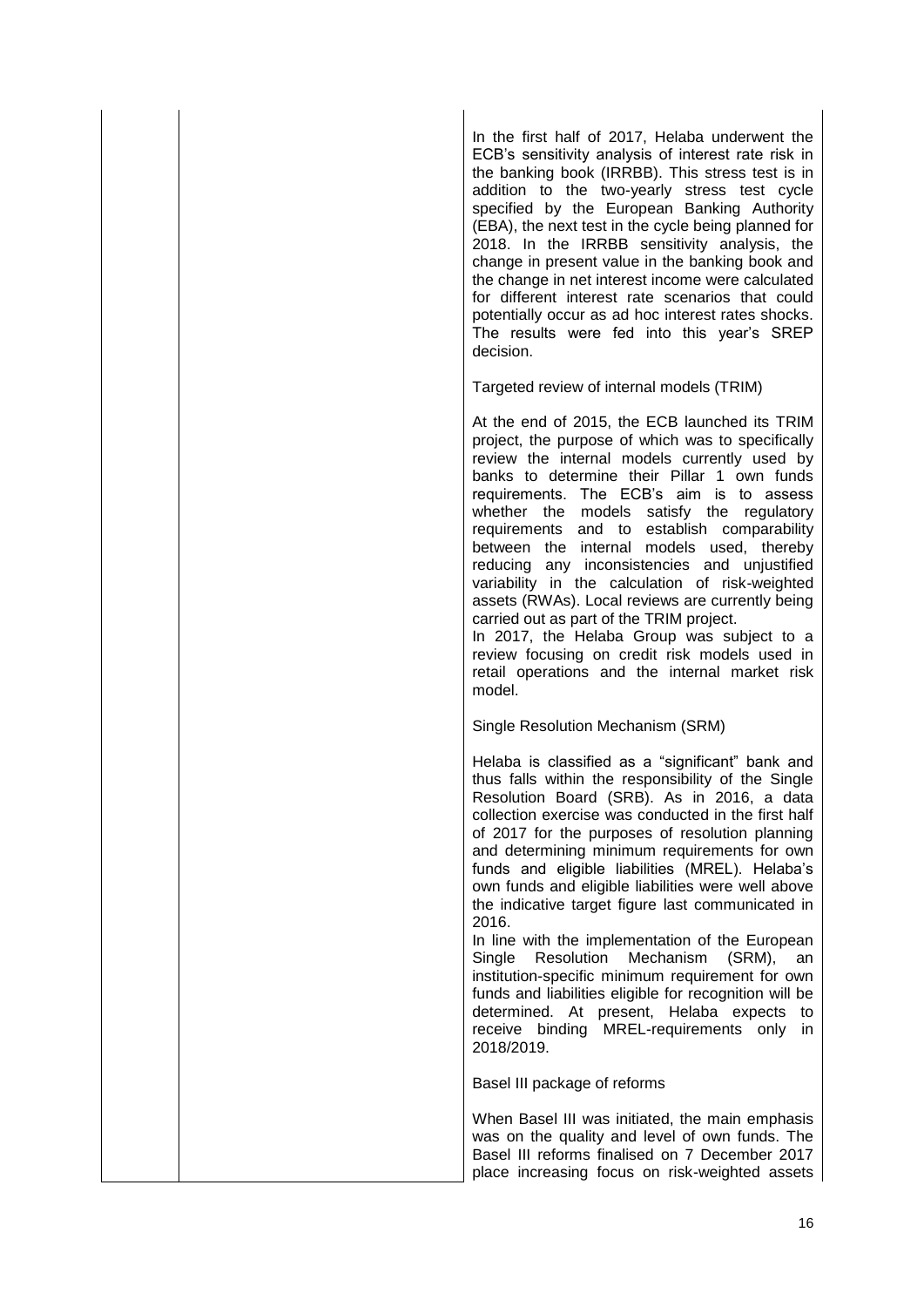|       |                                                                 | (RWAs). The main changes were the result, inter<br>alia, of higher risk sensitivity in the Credit Risk<br>Standardised Approach and in the CVA Risk (risk<br>of credit valuation adjustment), the elimination of<br>the Advanced Approach (AMA - Advanced<br>Measurement Approach) for Operational Risk<br>and of the advanced Internal Ratings-Based<br>Approach (IRB - approach for the calculation of<br>own funds requirements based on internal<br>portfolios<br>ratings)<br>for<br>certain<br>and<br>the<br>establishment of a floor for internal models of<br>72.5 % of total RWAs. According to the Basel<br>Committee, the revised standards shall apply as<br>of 2022 and the output floor for own funds<br>requirements determined by Internal Models shall<br>be phased in over a period of five years. The new<br>requirements entail an increase of RWA for all<br>German credit institutions.<br>Since the date of the last published audited<br>financial statements of the Issuer (31 December |
|-------|-----------------------------------------------------------------|-----------------------------------------------------------------------------------------------------------------------------------------------------------------------------------------------------------------------------------------------------------------------------------------------------------------------------------------------------------------------------------------------------------------------------------------------------------------------------------------------------------------------------------------------------------------------------------------------------------------------------------------------------------------------------------------------------------------------------------------------------------------------------------------------------------------------------------------------------------------------------------------------------------------------------------------------------------------------------------------------------------------|
|       |                                                                 | 2017), there has been no material adverse<br>change in the prospects of Helaba in the context<br>of the Programme or the issue and offering of<br>Instruments thereunder.                                                                                                                                                                                                                                                                                                                                                                                                                                                                                                                                                                                                                                                                                                                                                                                                                                       |
| 2.8   | <b>Capital</b>                                                  | As mentioned on pages 99, 100, and 173 of the<br>Annual Report 2017 of the Helaba Group<br>(Appendix II), as at 31 December 2017 the Issuer<br>has a subscribed and fully paid capital of<br>Euro 2,509 million.<br>The subscribed capital of Euro 2,509 million<br>comprises the share capital of Euro 589 million<br>paid in by the owners in accordance with the<br>Charter and the<br>capital contributions<br>of<br>Euro 1,920 million paid by the Federal State of<br>Hesse.                                                                                                                                                                                                                                                                                                                                                                                                                                                                                                                              |
| 2.8.1 | of<br><b>Amount</b><br>capital<br>subscribed and fully paid     | The capital is fully subscribed and paid-up.                                                                                                                                                                                                                                                                                                                                                                                                                                                                                                                                                                                                                                                                                                                                                                                                                                                                                                                                                                    |
| 2.8.2 | of<br>capital<br><b>Amount</b><br>subscribed and not fully paid | Not applicable                                                                                                                                                                                                                                                                                                                                                                                                                                                                                                                                                                                                                                                                                                                                                                                                                                                                                                                                                                                                  |
| 2.9   | List of main shareholders                                       | As mentioned on page 174 of the Annual Report<br>2017 of the Helaba Group (Appendix II), as at 31<br>December the share capital of the Issuer was<br>split as follows:<br>Sparkassen- und<br>Giroverband Hessen-Thüringen: 68.85%<br>State of Hesse: 8.10%<br>Rheinischer Sparkassen- und<br>Giroverband: 4.75%<br>Sparkassenverband Westfalen-Lippe: 4.75%<br>Fides BetaGmbH: 4.75%<br>Fides AlphaGmbH: 4.75%<br>$\bullet$<br>State of Thuringia: 4.05%<br>$\bullet$                                                                                                                                                                                                                                                                                                                                                                                                                                                                                                                                           |
| 2.10  | Regulated markets on which                                      | Not applicable                                                                                                                                                                                                                                                                                                                                                                                                                                                                                                                                                                                                                                                                                                                                                                                                                                                                                                                                                                                                  |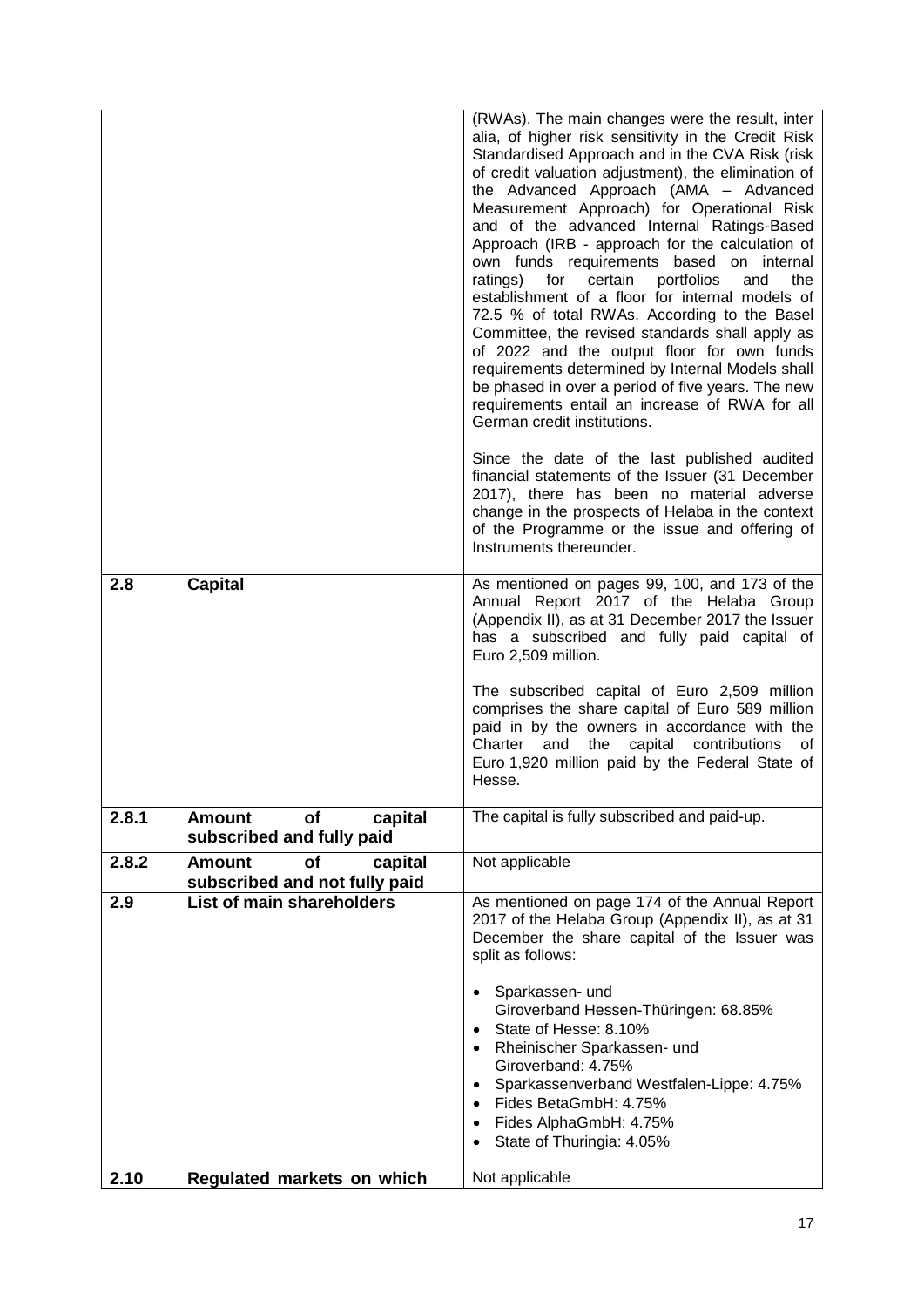| the shares or debt securities |                                                                                                                                                                                                                                                                                                                                                                                                             |
|-------------------------------|-------------------------------------------------------------------------------------------------------------------------------------------------------------------------------------------------------------------------------------------------------------------------------------------------------------------------------------------------------------------------------------------------------------|
|                               |                                                                                                                                                                                                                                                                                                                                                                                                             |
| bodies and supervisory bodies | The management of the Bank is constituted of a<br>Board of Managing Directors and a Supervisory<br>Board.                                                                                                                                                                                                                                                                                                   |
|                               | The members of the Board of Managing Directors<br>are appointed by the Board of Owners who<br>consists of sixteen members (§8(1) of the Charter<br>of Helaba) and approved by the Supervisory<br>Board.                                                                                                                                                                                                     |
|                               | As at 31 December 2017, the members of the<br>Board of Managing Directors were:                                                                                                                                                                                                                                                                                                                             |
|                               | Herbert Hans Grüntker (Chairman)<br>Thomas Groß<br>Dr. Detlef Hosemann<br>Hans-Dieter Kemler<br>Klaus-Jörg Mulfinger<br>Dr. Norbert Schraad                                                                                                                                                                                                                                                                 |
|                               | The Supervisory Board supervises the conduct of<br>business of the Board of Managing Directors and<br>consists of thirty-six members (§11(1) of the<br>Charter of Helaba).                                                                                                                                                                                                                                  |
|                               | As at 31 December 2017, the members of the<br>Supervisory Board were:                                                                                                                                                                                                                                                                                                                                       |
|                               | Chairman<br><b>Gerhard Grandke</b>                                                                                                                                                                                                                                                                                                                                                                          |
|                               | Deputies<br>Dr. Werner Henning<br>Dr. Thomas Schäfer<br>Alexander Wüerst<br><b>Thorsten Derlitzki</b>                                                                                                                                                                                                                                                                                                       |
|                               | Members of the Supervisory Board:                                                                                                                                                                                                                                                                                                                                                                           |
|                               | Andreas Bausewein<br>Dr. Annette Beller<br><b>Christian Blechschmidt</b><br>Stefan Hastrich<br>Günter Högner<br>Dr. Christoph Krämer<br><b>Manfred Michel</b><br><b>Frank Nickel</b><br><b>Clemens Reif</b><br>Dr. Karl-Peter Schackmann-Fallis<br>Thorsten Schäfer-Gümbel<br>Dr. Hartmut Schubert<br><b>Helmut Schmidt</b><br>Uwe Schmidt<br><b>Wolfgang Schuster</b><br>Dr. Eric Tjarks<br>Arnd Zinnhardt |
|                               | of the issuer are listed<br><b>Composition</b><br>of<br>governing                                                                                                                                                                                                                                                                                                                                           |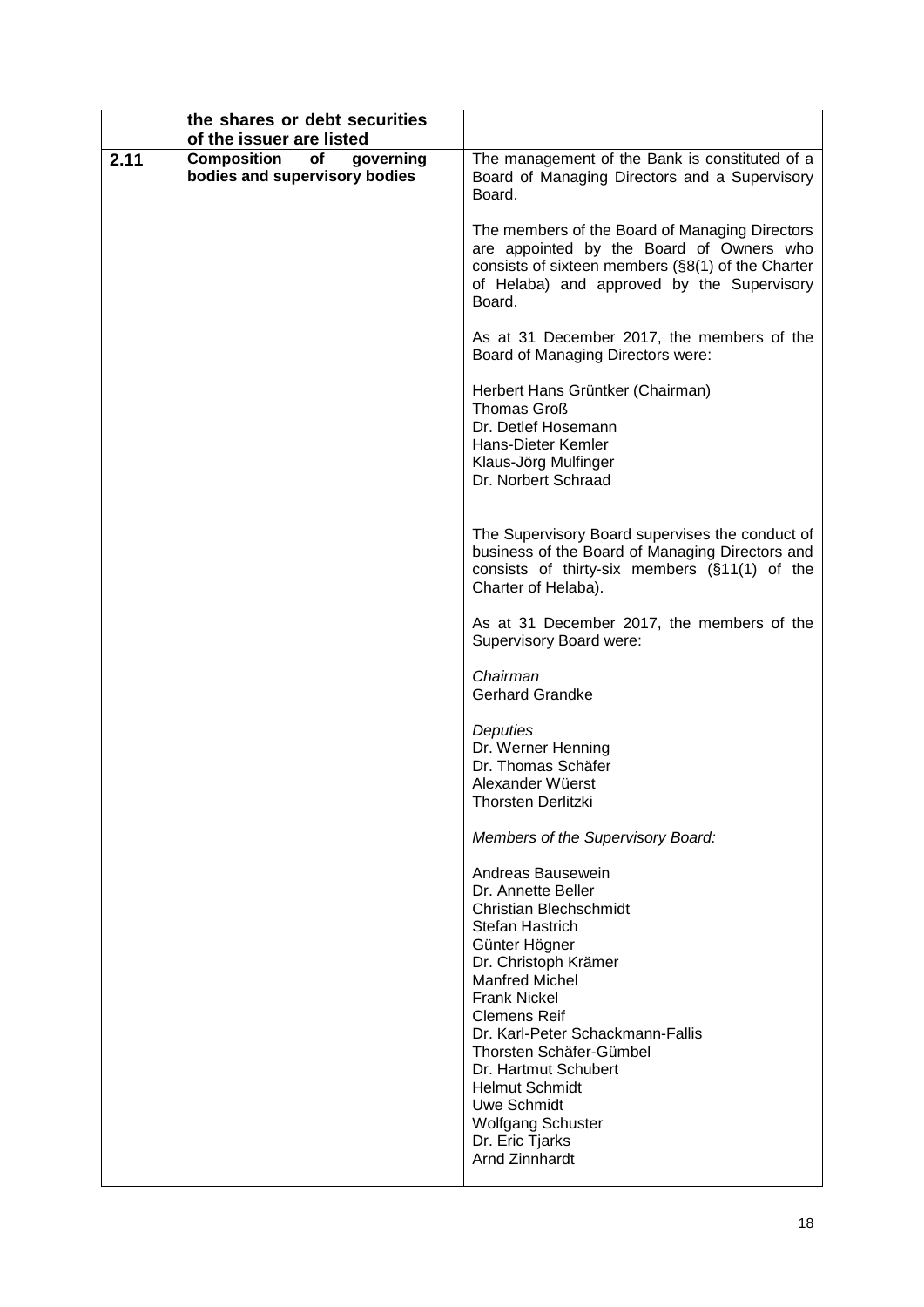|        |                                                                                                                                                 | Members of the Supervisory Board elected by the                                                                                                                                                                                                                                                                                                                                                                                                                                                                                                                                                                                                     |
|--------|-------------------------------------------------------------------------------------------------------------------------------------------------|-----------------------------------------------------------------------------------------------------------------------------------------------------------------------------------------------------------------------------------------------------------------------------------------------------------------------------------------------------------------------------------------------------------------------------------------------------------------------------------------------------------------------------------------------------------------------------------------------------------------------------------------------------|
|        |                                                                                                                                                 | employees:                                                                                                                                                                                                                                                                                                                                                                                                                                                                                                                                                                                                                                          |
|        |                                                                                                                                                 | <b>Frank Beck</b><br>Thorsten Derlitzki - Deputy Chairman<br><b>Gabriele Fuchs</b><br>Anke Glombik<br><b>Thorsten Kiwitz</b><br>Christiane Kutil-Bleibaum<br>Annette Langner<br><b>Susanne Noll</b><br>Jürgen Pilgenröther<br><b>Birgit Sahliger-Rasper</b><br>Susanne Schmiedebach<br><b>Thomas Sittner</b><br>positions of three<br>members<br>the<br>The<br>оf                                                                                                                                                                                                                                                                                   |
|        |                                                                                                                                                 | Supervisory Board are at present vacant.                                                                                                                                                                                                                                                                                                                                                                                                                                                                                                                                                                                                            |
| 2.12   | <b>Accounting</b><br>method<br>for<br>consolidated<br>(or<br>accounts<br>failing that,<br>for the annual<br>accounts)                           | As mentioned on page 106 of the Annual Report<br>2017 of the Helaba Group (Appendix II), the<br>consolidated financial statements of the Helaba<br>Group for the year ended 31 December 2017<br>have been prepared pursuant to Section 315a (1)<br>of<br>the<br>German<br>Commercial<br>Code<br>(Handelsgesetzbuch, HGB) and Regulation (EC)<br>No. 1606/2002 of the European Parliament and<br>of the Council of 19 July 2002 (IAS Regulation) in<br>accordance with the International Financial<br>Reporting Standards (IFRSs), as published by<br>the International Accounting Standards Board<br>(IASB) and adopted by the European Union (EU). |
| 2.13   | <b>Accounting year</b>                                                                                                                          | Starting on 01/01, ending on 31/12                                                                                                                                                                                                                                                                                                                                                                                                                                                                                                                                                                                                                  |
| 2.13.1 | Date of the last general annual<br>meeting of shareholders (or<br>equivalent thereof) which has<br>ruled on the last financial year<br>accounts | 23/03/2018                                                                                                                                                                                                                                                                                                                                                                                                                                                                                                                                                                                                                                          |
| 2.14   | <b>Fiscal year</b>                                                                                                                              | As mentioned on page 235 of the Annual Report<br>2017 of the Helaba Group (Appendix II), the fiscal<br>year starts on 01/01 and ends on 31/12.                                                                                                                                                                                                                                                                                                                                                                                                                                                                                                      |
| 2.15   | Auditors of the issuer, who have<br>audited the issuer's<br>annual<br>accounts                                                                  |                                                                                                                                                                                                                                                                                                                                                                                                                                                                                                                                                                                                                                                     |
|        | 2.A.15.1 Auditors                                                                                                                               | <b>Burkhard Eckes</b><br><b>Peter Flick</b><br>PricewaterhouseCoopers GmbH<br>Wirtschaftsprüfungsgesellschaft,<br>Friedrich-Ebert-Anlage 35-37,<br>60327 Frankfurt am Main<br>Germany                                                                                                                                                                                                                                                                                                                                                                                                                                                               |
|        | <b>Auditors</b><br>2.A.15.2<br>report<br>the<br>on<br>accuracy of the<br>accounting<br>and<br>financial information                             | The Auditor's opinions appear on:<br>Page 235 of the Annual Report 2017 of<br>the Helaba Group (Appendix II)<br>Page 153 of the Annual Report 2016 of                                                                                                                                                                                                                                                                                                                                                                                                                                                                                               |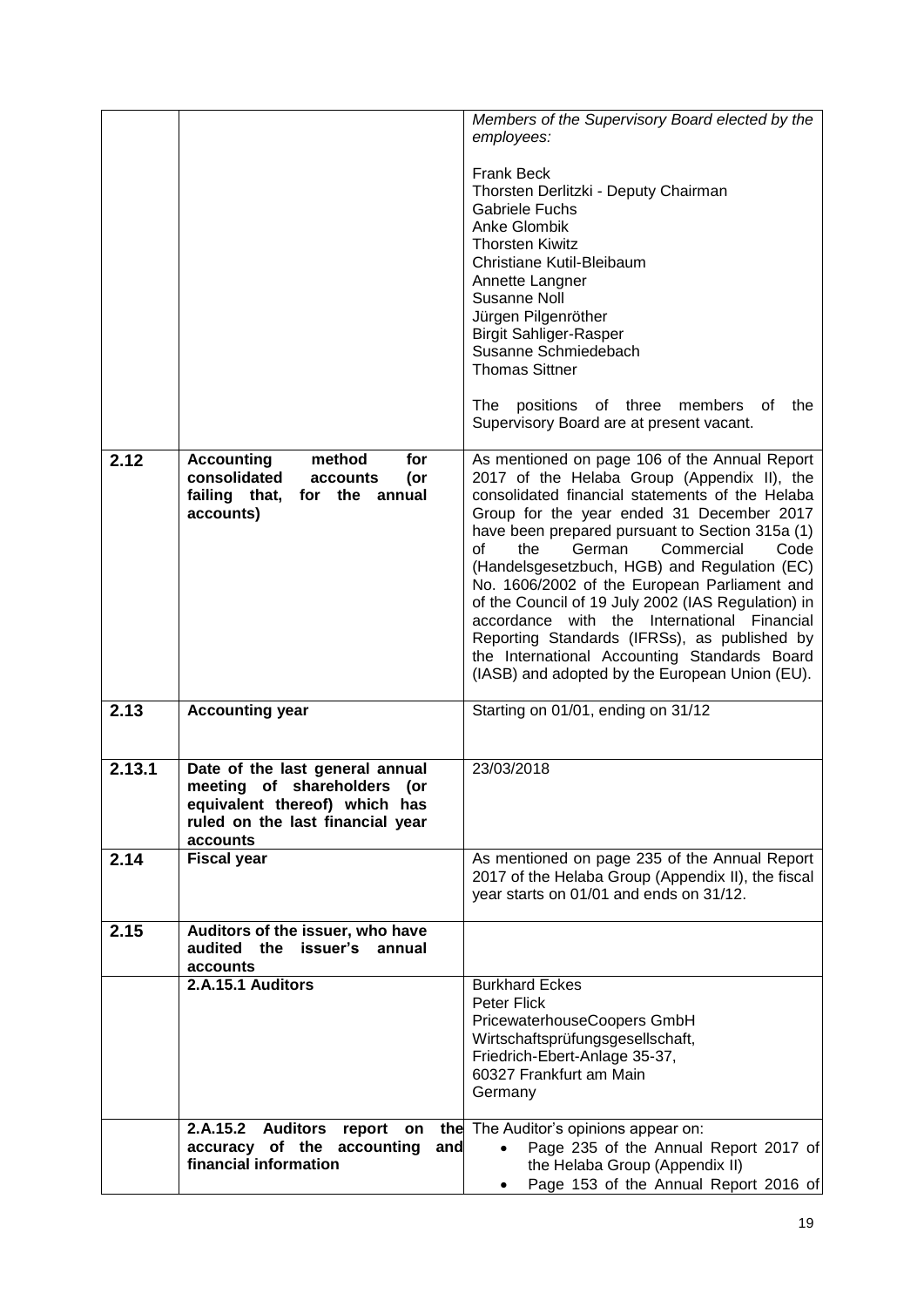|      |                                              | the Helaba Group (Appendix II)                                                                                                               |
|------|----------------------------------------------|----------------------------------------------------------------------------------------------------------------------------------------------|
| 2.16 | Other equivalent programmes of<br>the issuer | The Issuer has a EUR 10 billion - Commercial<br>Paper, Certificate of Deposit Programme and a<br>USD 5 billion - Commercial Paper Programme. |
| 2.17 | <b>Rating of the issuer</b>                  | Rated by Moody's Investors Service, Standard &<br>Poor's and Fitch Ratings                                                                   |
| 2.18 | Additional information on the<br>issuer      | Optional <sup>1</sup>                                                                                                                        |

 $\bar{1}$ 

<sup>1</sup> Optional : information that the issuer may not provide because it is not required by French regulation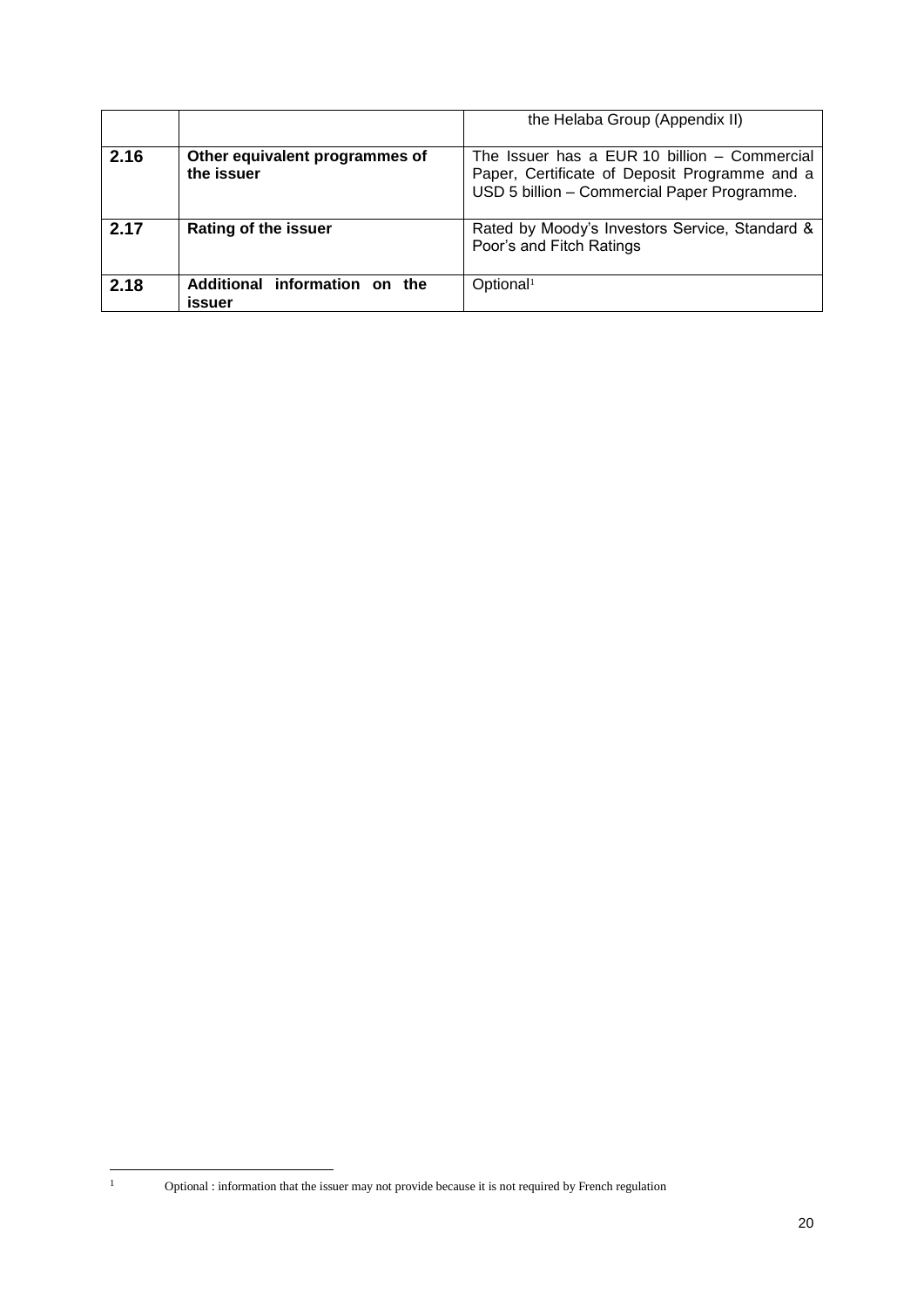|     | <b>CERTIFICATION OF INFORMATION FOR THE ISSUER</b>                                                                                                    |                                                                                                                                                                                    |  |
|-----|-------------------------------------------------------------------------------------------------------------------------------------------------------|------------------------------------------------------------------------------------------------------------------------------------------------------------------------------------|--|
|     | Article D. 213-9, 4 of the French monetary and financial code and subsequent amendments                                                               |                                                                                                                                                                                    |  |
| 3.1 | responsible for the Name: Bernd Gesser<br>Person(s)<br>information<br>concerning<br>the programme<br>Οf<br>commercial papers                          | <b>memorandum</b>   Title: Head of Transaction Management                                                                                                                          |  |
|     |                                                                                                                                                       | Andreas Möller<br>Name:<br>Title:<br>Middle Office Clerk                                                                                                                           |  |
| 3.2 | <b>Declaration</b><br>the<br>person(s)<br>of<br>responsible for the information<br>memorandum<br>concerning<br>the I<br>programme of commercial paper | To our knowledge, the information contained in<br>the financial documentation is true and accurate<br>and does not contain any misrepresentation<br>which would make it misleading |  |
| 3.3 | Date, place of signature, signature                                                                                                                   | Executed in Frankfurt, 22 June 2018                                                                                                                                                |  |

# BERND GESSER

ANDREAS MOLLER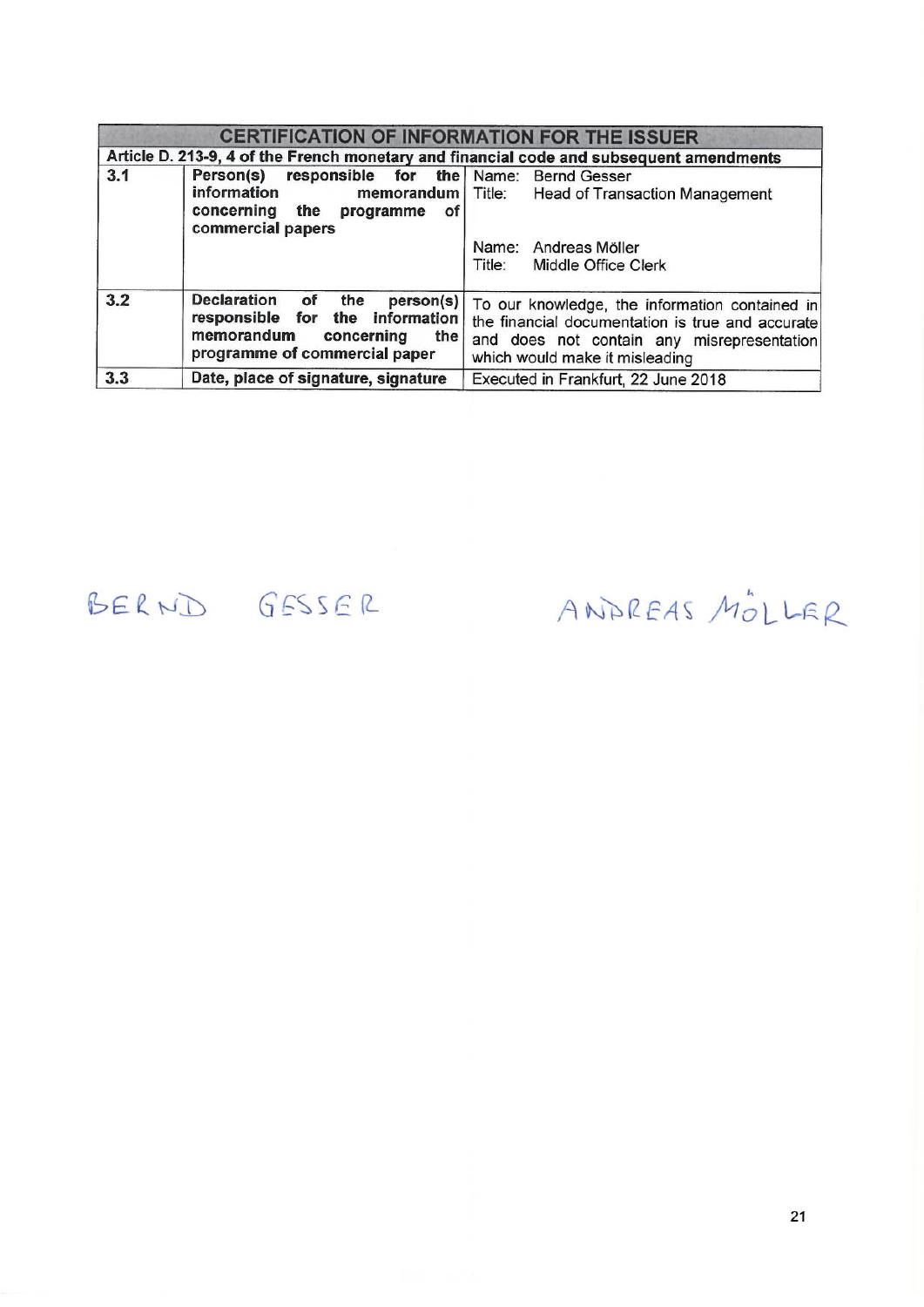| <b>4. INFORMATION CONCERNING THE ISSUER'S REQUEST OF</b> |                       |                                                                                                                                                                                                                                                                                                                                                                                                                                                    |  |
|----------------------------------------------------------|-----------------------|----------------------------------------------------------------------------------------------------------------------------------------------------------------------------------------------------------------------------------------------------------------------------------------------------------------------------------------------------------------------------------------------------------------------------------------------------|--|
|                                                          | <b>THE STEP LABEL</b> |                                                                                                                                                                                                                                                                                                                                                                                                                                                    |  |
| 4.1                                                      | <b>Label Step</b>     | An application for a STEP label for this<br>Programme will be made to the STEP<br>Secretariat. Information as to whether the STEP<br>label has been granted for this Programme may<br>be made available on the STEP market website<br>(www.stepmarket.org/web/step-<br>convention.html).                                                                                                                                                           |  |
|                                                          |                       | This website is not sponsored by the Issuer and<br>the Issuer is not responsible for its content or<br>availability.                                                                                                                                                                                                                                                                                                                               |  |
|                                                          |                       | Unless otherwise specified in this Information<br>Memorandum, the expressions "STEP", "STEP<br>Market Convention", "STEP label", "STEP<br>Secretariat", and "STEP market website" shall<br>have the meaning assigned to them in the<br>Market Convention on Short-Term European<br>Paper dated 19 May 2015 and adopted by the<br>ACI - The Financial markets Association and the<br>European Banking Federation (as amended<br>from time to time). |  |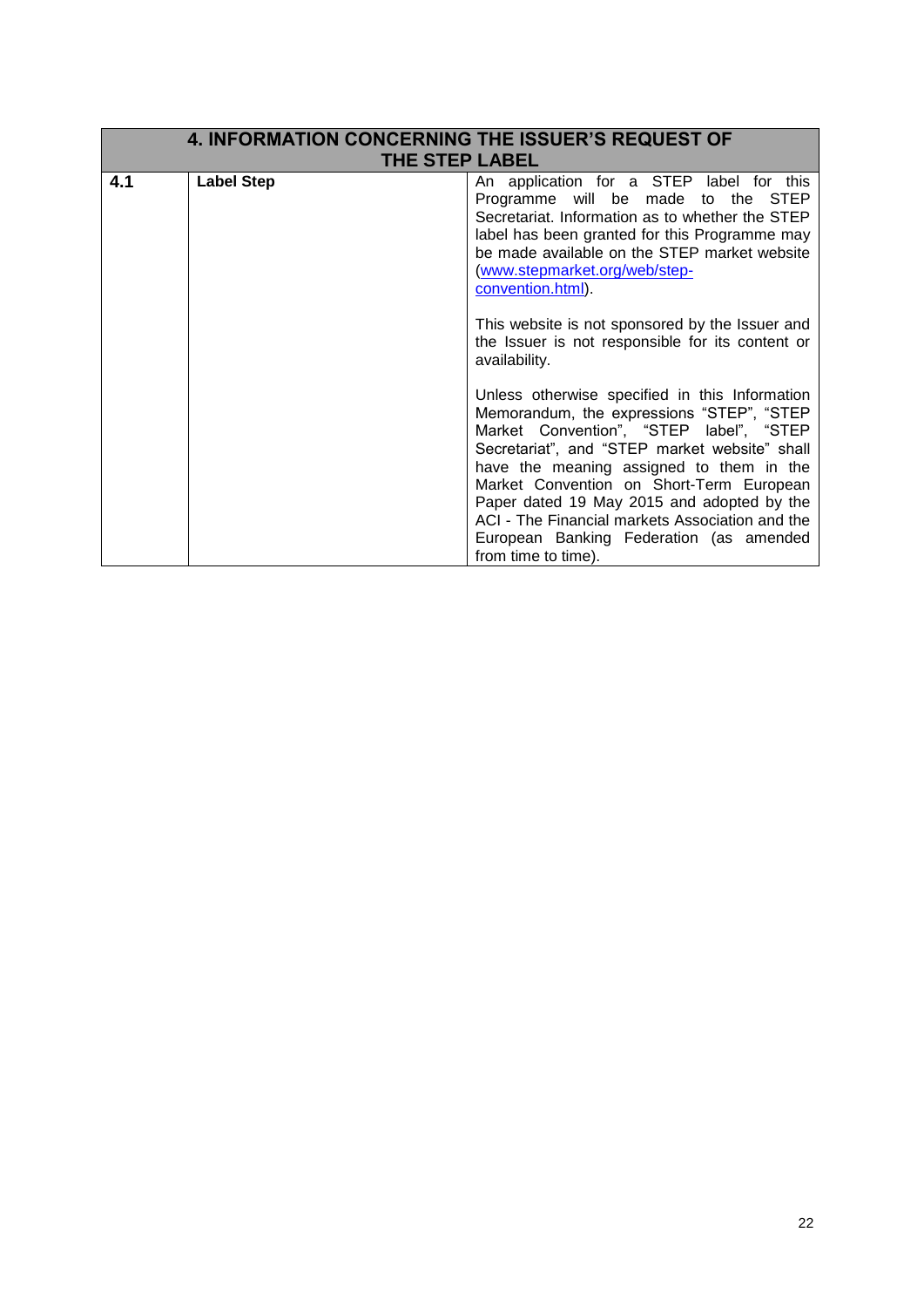|                  | <b>APPENDICES</b>                                        |                                                                                                                                                                                                                               |
|------------------|----------------------------------------------------------|-------------------------------------------------------------------------------------------------------------------------------------------------------------------------------------------------------------------------------|
| <b>Appendice</b> | Rating(s) of the programme                               | <b>Fitch Ratings</b>                                                                                                                                                                                                          |
|                  |                                                          | Rating assigned by Fitch to this Programme can<br>be checked at the following internet address:<br>https://www.fitchratings.com/gws/en/esp/issr/812<br>03656/issue/87019763/<br>Fitch Ratings identifier for Helaba: 81203656 |
|                  |                                                          | <b>Moody's Investors Service</b>                                                                                                                                                                                              |
|                  |                                                          | Rating assigned by Moody's Investors Service to<br>this Programme can be checked at the following<br>internet address:                                                                                                        |
|                  |                                                          | https://www.moodys.com/credit-<br>ratings/Landesbank-Hessen-Thueringen-GZ-<br>credit-rating-<br>370500?emsk=32&isMaturityNotDebt=0&saleid=<br>0&isWithDrawnIncluded=0&emvalue=MDY:8225<br>84677                               |
|                  |                                                          | Moody's Investors Service identifier for Helaba:<br>370500                                                                                                                                                                    |
|                  |                                                          | Moody's Investors Service identifier for this<br>French NEU CP Programme is: 822584677                                                                                                                                        |
| <b>Appendice</b> | Documents available to the                               | Annual Report 2017 of the Helaba Group                                                                                                                                                                                        |
| $\mathbf{I}$     | shareholders<br>annual<br>general                        |                                                                                                                                                                                                                               |
|                  | equivalent<br>meeting<br>the<br>or<br>body. <sup>2</sup> | See attachment: Helaba - Annual Report                                                                                                                                                                                        |
|                  |                                                          | https://www.helaba.com/blob/com/460584/b<br>0206fbf7a985c9080c2f69ed9d77669/dl-<br>annual-accounts-2017-under-ifrs-en-<br>data.pdf                                                                                            |
|                  |                                                          | Annual Report 2016 of the Helaba Group                                                                                                                                                                                        |
|                  |                                                          | See attachment: Helaba - Annual Financial<br>Report-                                                                                                                                                                          |
|                  |                                                          | https://www.helaba.com/blob/com/423916/b<br>2aeb2315db6c23cf847d1ef45921e72/dl-<br>annual-accounts-2016-under-ifrs-en-<br>data.pdf                                                                                            |

<sup>1</sup> <sup>2</sup> **Further to articles D.213-9 of the French monetary and financial code and L.232-23 of the French commercial code, financial information mentioned in Article D213-9 of the French monetary and financial code should be made available to any person upon request.**

m.